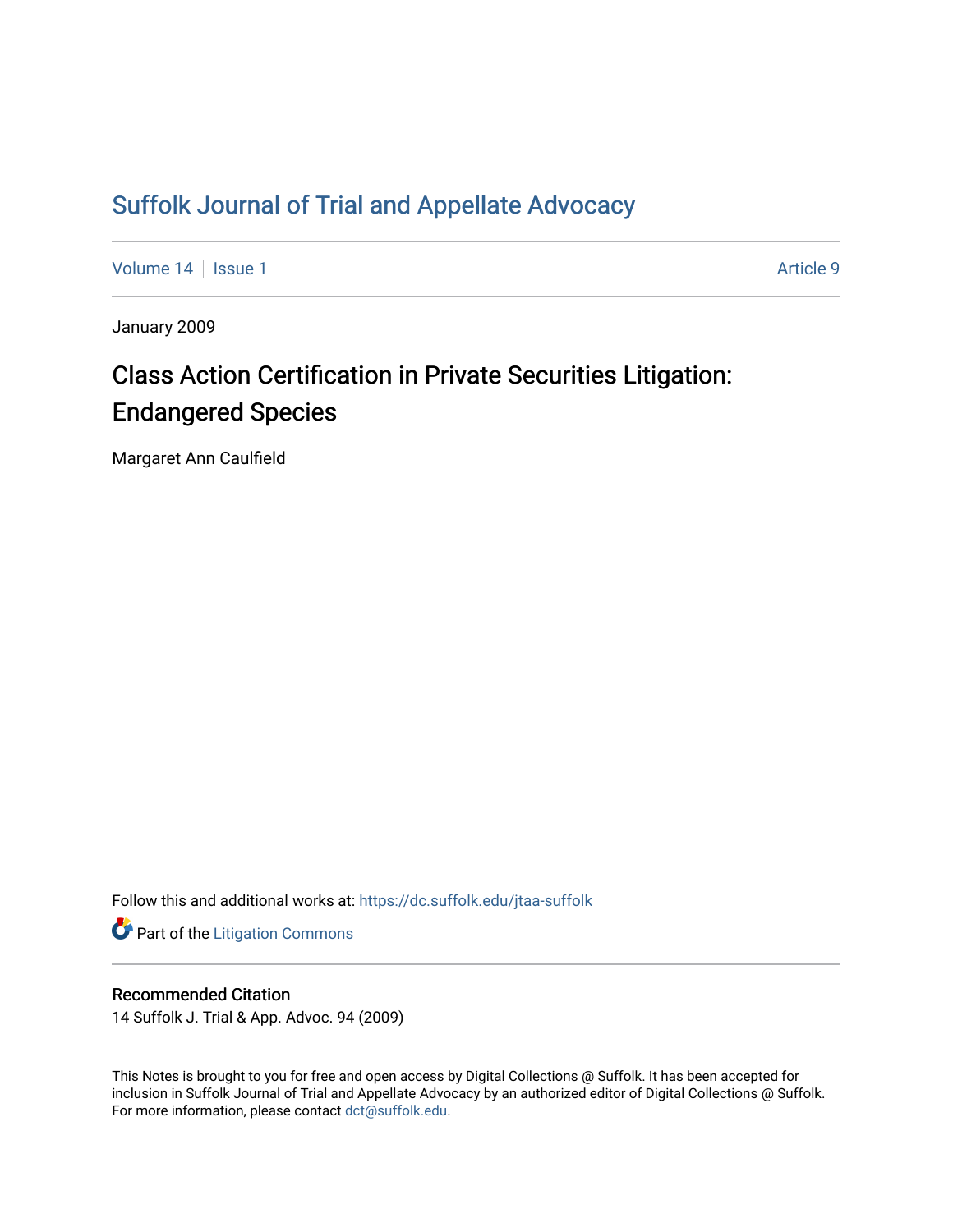### **CLASS ACTION CERTIFICATION IN PRIVATE SECURITIES LITIGATION: ENDANGERED SPECIES?**

*"Once, long ago and far away-say, before mid-2006-securities class actions were almost automatically certified.* "'

#### INTRODUCTION

In the late 1990's and in 2000, an exceptionally large number of initial public offerings ("IPOs") traded at "extraordinary and immediate aftermarket premiums."<sup>2</sup> During this bubble period, a select few investors received these "hot" allocations.<sup>3</sup> Regulatory agencies probed into the impropriety of the distributions and investor confidence in the integrity of the pricing process plummeted. $\mu$  Furthermore, corporate accounting *5* scandals, most notably with Enron and WorldCom, ran rampant.

<sup>4</sup>NYSE/NASD IPO ADVISORY COMMITTEE, *supra* note 2, at 1. Investor confidence over the propriety of the pricing process decreased because of large first-day price increases in the IPOs. *Ild.* Those select few investors who received shares of "hot" IPO allocations received an immediate substantial profit. *Id.* Abusive behavior on the part of investment banks and corporate officers resulted because their shares were guaranteed a profit and were often allocated for a promise of future business. *Id.* Investigations revealed that certain underwriters and other participants in IPOs engaged in improper and often illegal conduct contrary to the best interests of investors and the U.S. markets. *Id.* This conduct was most frequent during the IPO bubble period of the late 1990's and early in 2000. *Id.* The Committee proposed forward-looking reforms to prevent future abuse. *Id.* at 4-19. The National Association of Securities Dealers, Inc. ("NASD") began the underlying investigations against the investment banking firms in May 2000. Press Release, Nat'l Ass'n of Sec. Dealers, Inc., NASD Charges Frank Quattrone with Spinning, Undermining Research Analyst Objectivity, Failure to Cooperate in Investigation (Mar. **6,** 2003), http://www. finra.org/PressRoom/NewsReleases/2003NewsReleases/P002948.html. According to Mary Schapiro, NASD Vice Chairman, "Recent investigations into conflicts of interest on Wall Street have shown that in too many cases in the past, investors' interests were compromised for greater investment banking revenues." *Id.*

*See* Penelope Patsuris, *The Corporate Scandal Sheet,* Aug. 26, 2002, www.forbes.com /2002/07/25/accountingtracker.html (listing corporate accounting scandals that "rocked the markets" in early 2000's); *see also* Cox, *supra* note 3, at 9-10 (discussing both Enron's and

**I** John C. Coffee. Jr., *Future* of *Class Actions Depends on Pending Cases,* N.Y.L.J., March 29. 2007. at 5.

 $2$  NYSE/NASD IPO ADVISORY COMMITTEE, REPORT AND RECOMMENDATIONS 1 (2003), http://www.finra.org/web/groups/rules-regs/documents/rules-regs/p010373.pdf.

*See id.* Underwriters endowed "hot" IPO shares to senior executives of companies from whom the underwriter aspired to acquire future investment banking business. *See* JAMES D. Cox **EI** AL., SECURITIES REGULATION: CASES **&** MATERIALS 140 (Aspen Publishers 5th ed. 2006).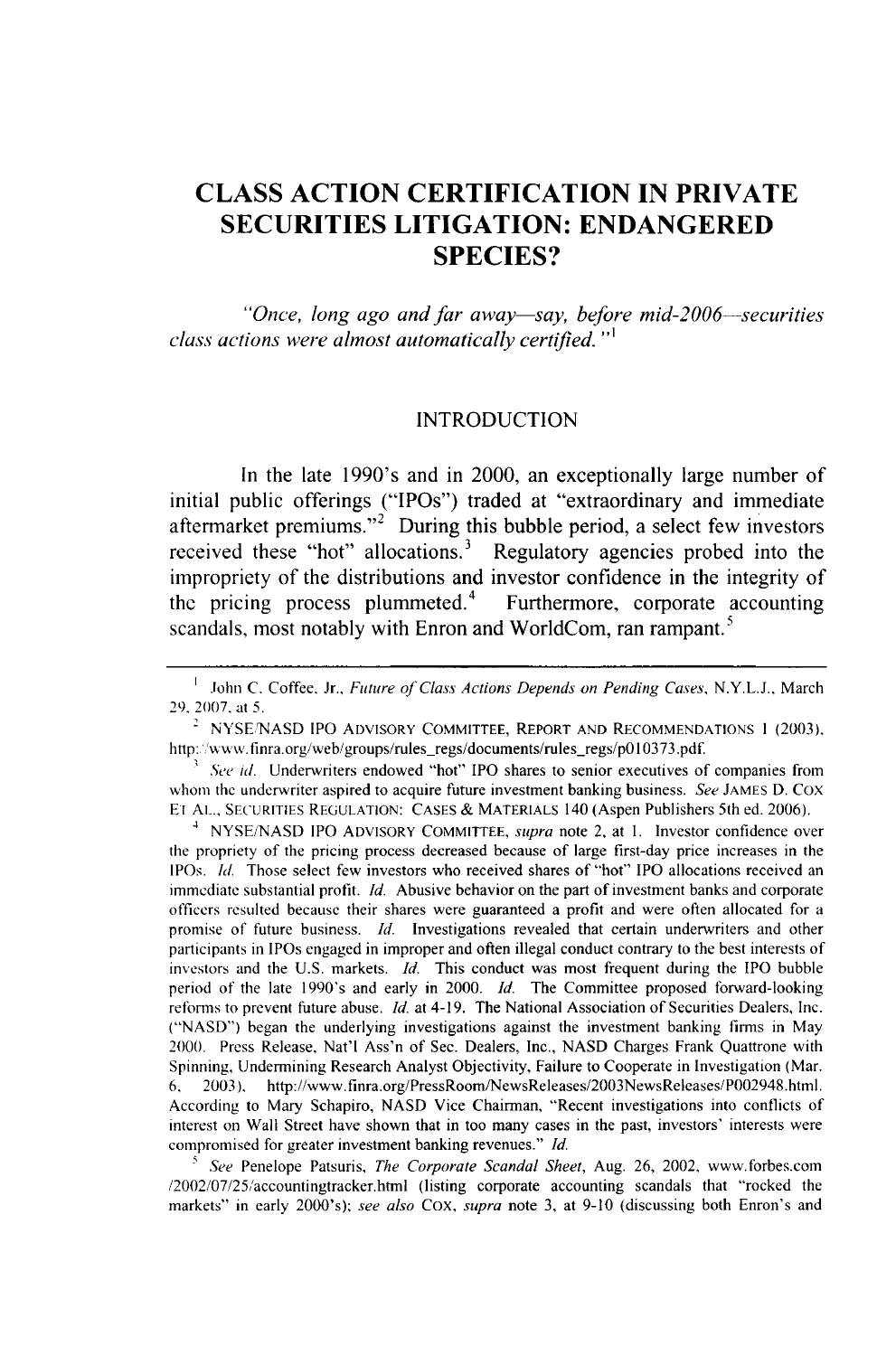In an attempt to reform the underwriters' improper IPO practices, the New York Attorney General's Office and other regulatory agencies entered into a \$1.4 billion "Global Settlement" with the nation's top ten investment banking firms.<sup>6</sup> The goal of this historic agreement was to "balance<sup>[]</sup> reform in the industry and bolster confidence in the integrity of equity research" along with resolving the existing conflict of interest schemes.<sup>7</sup> Additionally, enforcement actions by these agencies addressed improper IPO arrangements.<sup>8</sup> For example, the National Association of Securities Dealers, Inc. ("NASD") and the Securities and Exchange Commission ("SEC") filed a set of IPO rules aimed at promoting fair IPO allocations.<sup>9</sup> Also, at the SEC's request, the NASD and the New York Stock Exchange ("NYSE") formed an IPO Advisory Committee that issued a report recommending changes in regulations applicable to IPO underwritings. $\frac{10}{10}$  These regulatory agencies also brought actions against

*8 See* Roberta S. Karmel, *Underwriters' Victory in Supreme Court Case,* N.Y.L.J., Aug. 16, 2007. at 3: see *also intra* notes **9-11** and accompanying text (addressing enforcement actions in response to inappropriate activities in securities industry).

**<sup>9</sup>***See* Karmel, *supra* note 8, at 3; *see also* Press Release, Nat'l Ass'n of Sec. Dealers, Inc., NASD: 2003 in Review (Dec. 30, 2003), http://www.finra.org/pressroom/newsreleases/2003 new sreleasesip002808 (announcing NASD's focus on IPO issues by proposing rules to promote fair IPO allocation). The proposals "address[ed] the areas of conflicts of interest, illicit quid pro quo arrangements, spinning and other IPO allocation abuses **-** along with enhancing the process of the pricing of IPO shares." *Id.* In addition, the NASD established an Investor Education Foundation to provide investors with information and tools to assist in their understanding of the financial markets, *Id.*

**10** See NYSE/NASD IPO ADVISORY COMMITTEE, *supra* note 2, at 3-20 (recommending changes to IPO underwriting process to securities industry). The Committee's proposals supplemented the Global Settlement; the Sarbanes-Oxley Act of 2002; and relating regulatory rules pertaining to analyst conflicts, corporate governance, and registered representatives. Id. at 3. The four basic themes of the recommendations included: **1)** pricing of IPOs in a transparent fashion to avoid aftermarket misrepresentations; 2) elimination of abusive allocation practices; 3)

WorldCom's failings).

**<sup>6</sup>***See* Press Release, SEC, NY Attorney Gen., NASD, NASAA, NYSE and State Regulators Announce Historic Agreement to Reform Investment Practices; \$1.4 Billion Global Settlement Includes Penalties and Funds for Investors (Dec. 20, 2002), http://www.sec.gov/news/press/2002- 179.htm (stating purpose and terms of "global settlement"). The agreement concluded a joint investigation by the regulatory agencies into the undue influence of investment banking interests on securities research at investment banks. *Id.*

<sup>&</sup>lt;sup>7</sup>*Id.* Terms of the agreement included: absolute separation between research and investment banking to prevent stock recommendations influenced by pressure to secure investment banking clients: ban on IPO spinning: independent research for a five-year period; full disclosure of analyst recommendations: and monetary sanctions totaling \$1.4 billion in penalties, restitution, and fines to be used for investor education. *Id.* Eliot Spitzer, former New York Attorney General, stated, "This agreement will permanently change the way Wall Street operates." **Id.** Former NASD Chairman and CEO. Robert Glauber, noted, "This settlement marks a vital step in restoring investor confidence ... [I]t makes plain that cleaning up research and IPO practices is not just good ethics **-** it's good business." *Id.* Former NASAA President Chris Bruen referred to the agreement as "represent[ing] the dawn of a new day on Wall Street." *Id.*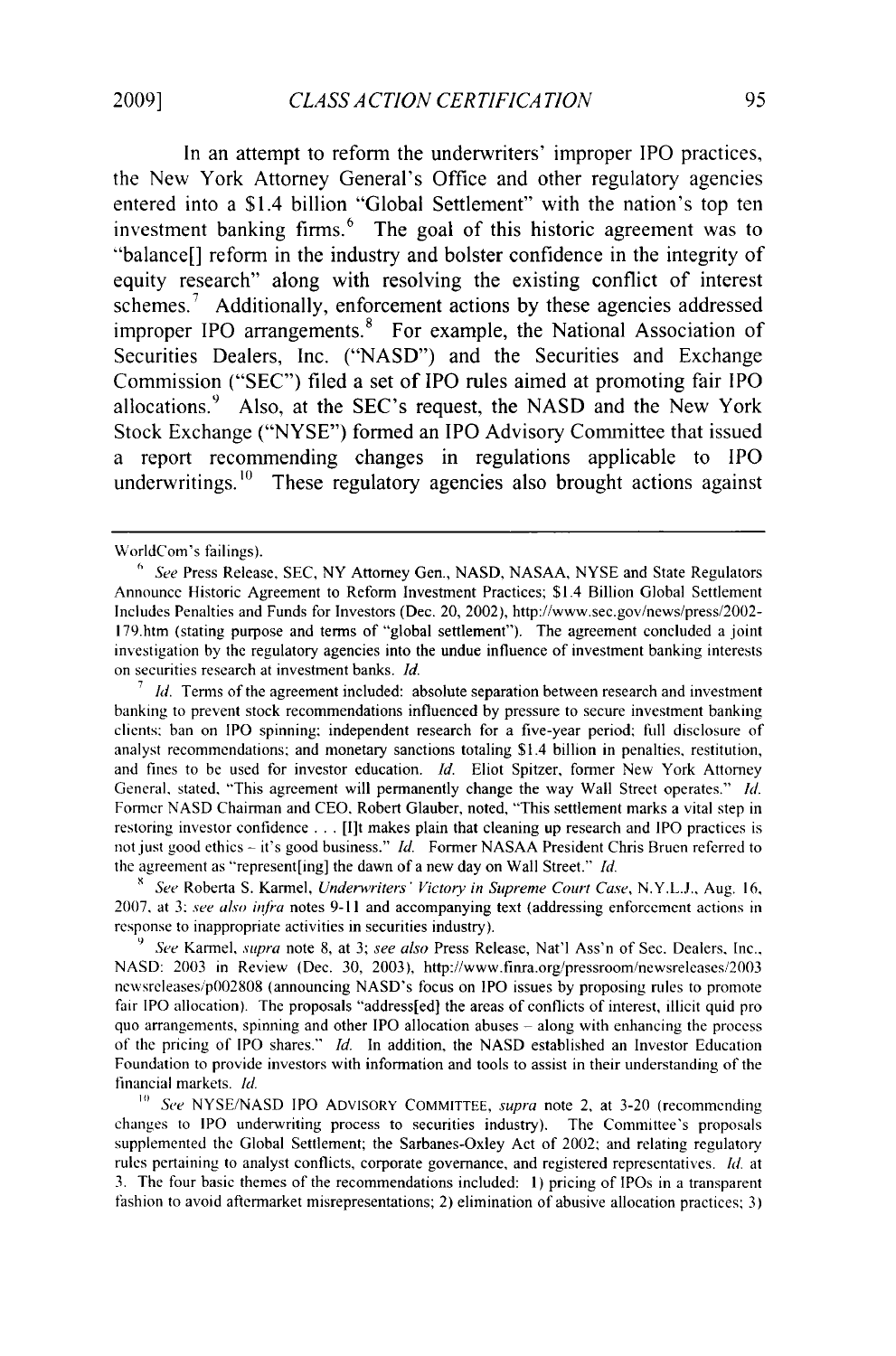corporate officers at Credit Suisse First Boston ("CSFB") and Salomon Smith Barney ("SSB").<sup>11</sup>

In the aftermath of the high tech bubble burst and resulting corporate scandals, individuals sought redress against underwriters.<sup>12</sup> Specifically, many shareholders brought private class actions to seek iustice for their securities fraud claims.<sup>13</sup> Today, despite the scandals and reforms, "[o]nce-thriving securities-fraud lawsuits, hailed **by** shareholders and bashed **by** businesses, are facing an onslaught of legal challenges that could cripple the controversial class actions."<sup>14</sup> Class action lawsuits are decreasing in frequency and "[b]usinesses are stepping up their assault on what they call frivolous litigation."<sup>15</sup>

<sup>11</sup> See Press Release, Nat'l Ass'n of Sec. Dealers, Inc., Salomon Smith Barney Fined \$5 Million for Issuing Misleading Research Reports on Winstar; Charges Filed Against Jack Grubman and Christine Gochuico (Sept. 23, 2002), http://www.finra.org/PressRoom/News Releases/2002NewsReleases/P002912 (announcing fine for SSB's issuing materially misleading research reports in 2001 on Winstar Communications, Inc.). In March 2003, charges were brought against Frank Quattrone, the former head of CSFB's technology sector investment banking group, for IPO spinning violations as well as mismanaging his organization to the detriment of research analyst objectivity. *See* Nat'l Ass'n of Sec. Dealers, Inc., *supra* note 4.

*12 See* Karmel, *supra* note 8, at 3 (stating regulatory probes and private actions brought against underwriters). For example, in one case, thousands of investors filed class actions against 310 issuers, fifty-five underwriters, and hundreds of individuals, alleging securities laws violations due to abuses in IPO underwritings. In re Initial Pub. Offerings Sec. Litig., 471 F.3d 24, 27 (2d Cir. 2006), reh *'g denied,* 483 F.3d 70 (2d Cir. 2007) [hereinafter *In re IPO].*

**<sup>13</sup>***See* Adam C. Pritchard, *Should Congress Repeal Securities Class Action Reform?* 2 (Univ. of Mich., John M. Olin Center for Law & Economics, Working Paper No. 03-003, 2003), *available at* http://papers.ssrn.com/sol3/papers.cfm?abstract-id=389561 ("The recent spate of corporate scandals has brought the class action bar to the surface, lured by the prospect of tens of millions of dollars in attorneys' fees."). Further, the SEC commented that private class actions are a "necessary supplement" in an effort to police fraud. *Id.* at 3. These class actions promised compensation to fraud victims and "str[uck] genuine fear into the hearts of corporate executives." *Id.*

14 Edward Iwata, *Fewer Lawsuits Charge Securities Fraud,* (Oct. 7, 2007), http://www.usatoday.com/money/companies/2007-10-07-securities-fraud-lawsuits\_N.htm ?csp= 34. Class action securities fraud filings dropped far below historical averages for the fourth consecutive six-month period beginning mid-2005 and ending mid-2007. *See* News Release, Stanford Law School Securities Class Action Clearinghouse and Cornerstone Research, Sec. Class Action Filings in First Half of 2007 Remain Well Below Historical Averages (July 9, 2007), http://securities.stanford.edu/scac\_press/20070710\_YIR07mid\_Press\_Release.pdf.

<sup>15</sup> Iwata, *supra* note 14. Despite the decline in class action filings, settlements have exceeded previous totals. *See* News Release, Cornerstone Research, Sec. Class Action Settlements Skyrocket in 2006 Finds Cornerstone Research (Mar. 21, 2007), http://securities.stanford.edu/ Settlements/REVIEW\_1995-2006/SettlementsThrough\_12\_ 2006 PR.pdf. The increase in the total value was due to an increase in the average settlement size and not an increase in the number

improvement of the flow of and access to information regarding IPOs by regulators; and 4) encouragement of highest possible standards for underwriters. *Id.* Following these recommendations "the SEC approved a new rule that fosters a public distribution of IPO shares by prohibiting the purchase of IPOs by industry 'insiders' and other persons who are in a position to direct futures business." Nat'l Ass'n of Sec. Dealers, Inc., *supra* note 9.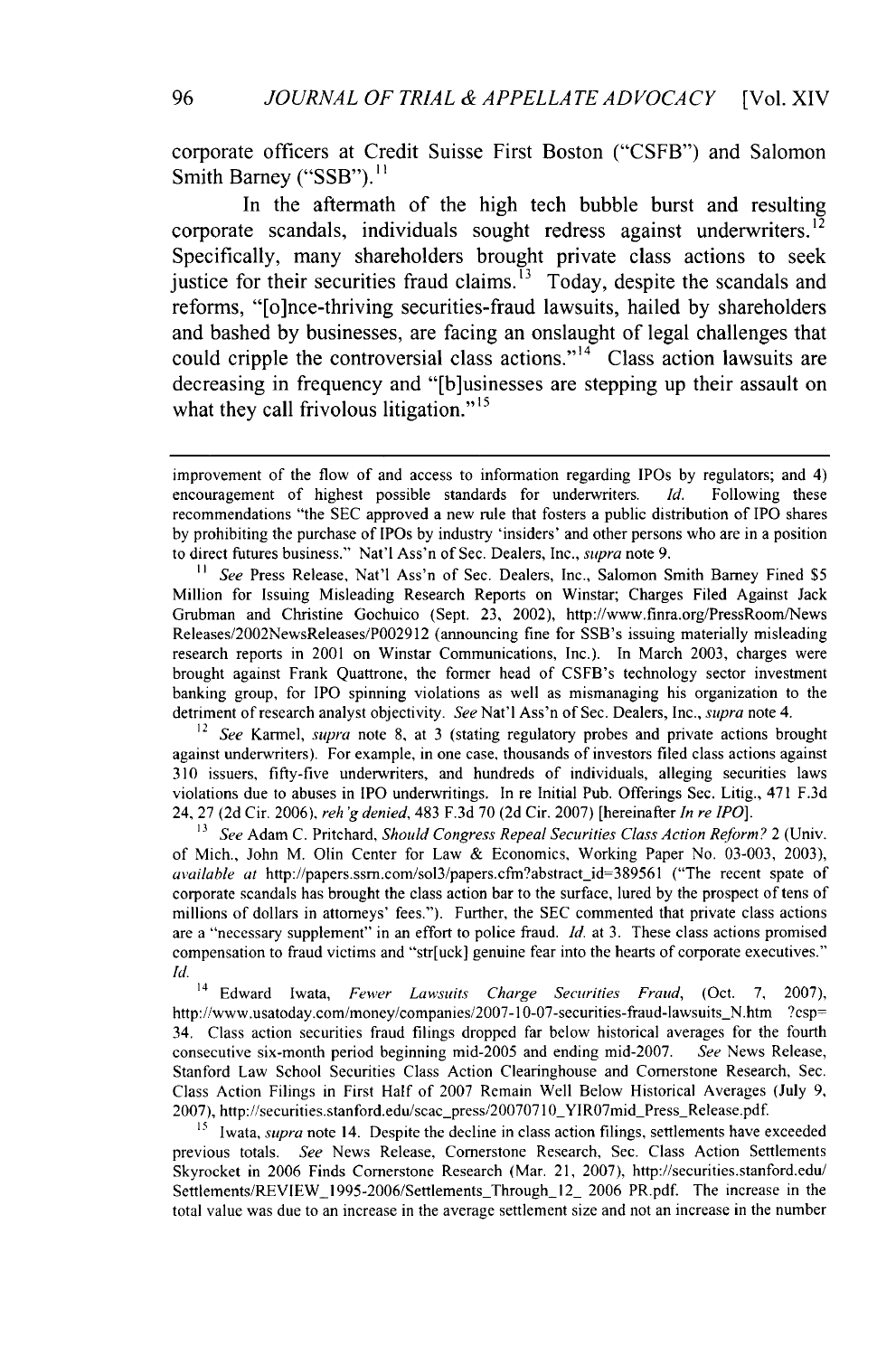**2009]**

This Note, guided by Rule Twenty-Three of the Federal Rules of Civil Procedure ("Rule 23") and appellate case law, explores a major procedural hurdle that plaintiffs face during securities class action certification.<sup>16</sup> Part II examines the history of securities fraud class action claims.<sup>17</sup> Sections A and B of Part II observe the role of Rule 23 in securities class actions by outlining the certification requirements and the Rule's 1998 amendment that impacts these actions.<sup>18</sup> In addition, Section C takes a close look at the current circuit split over the extent to which courts may inquire into the merits of a case in evaluating class certification.<sup>19</sup> Specifically, this section compares the "some showing" standard with the "rigorous analysis" standard behind this inter and intra circuit conflict. <sup>2</sup><sup>0</sup>

Part III explores the potential impact of the *In re Initial Public* Offerings Securities Litigation<sup>21</sup> [hereinafter *In re IPO*] decision.<sup>22</sup> Specifically, issues considered in this section include: forum shopping by the plaintiffs, extension of discovery for counsel, small investors' prospects of going solo, and whether other federal class action suits will be affected.<sup> $23$ </sup> Finally, Part IV concludes with a suggestion that at the class certification stage, judges must allow the parties to develop and present a full record of Rule  $23$  issues.<sup>24</sup> These tough standards will likely result in the contraction of class action certification for securities litigation.<sup>25</sup>

#### **HISTORY**

#### *Class Action Development and Procedures*

In the aftermath of the stock market crash of 1929 and during the New Deal, Congress enacted the nation's first two pieces of federal

- **<sup>19</sup>***See infra* Part II(C).
- *20 See infra* text accompanying notes 46-82 (comparing conflicting circuit standards).
- <sup>21</sup> 471 F.3d 24 (2d Cir. 2006), *reh'g denied*, 483 F.3d 70 (2d Cir. 2007).
- <sup>22</sup>*See infra* Part III.

of cases settled. *Id.*

**<sup>16</sup>**See FED. R. Civ. P. 23 (encompassing class action rule of civil procedure); *see also* Jonathan C. Dickey, Current *Trends in Federal Securities Litigation,* at 417-18 (P.L.I. Corporate Law and Practice Course Handbook Series No. 11072, 2007) (stating Rule 23 governs federal security class actions and case law interpretations).

**<sup>17</sup>***See infra* Part II.

**<sup>18</sup>***See infra* Parts **II(A)** and (B).

<sup>&</sup>lt;sup>23</sup> See infra notes 86-104 and accompanying text.

<sup>24</sup>*See infra* Part IV.

**<sup>25</sup>***See infra* Part IV.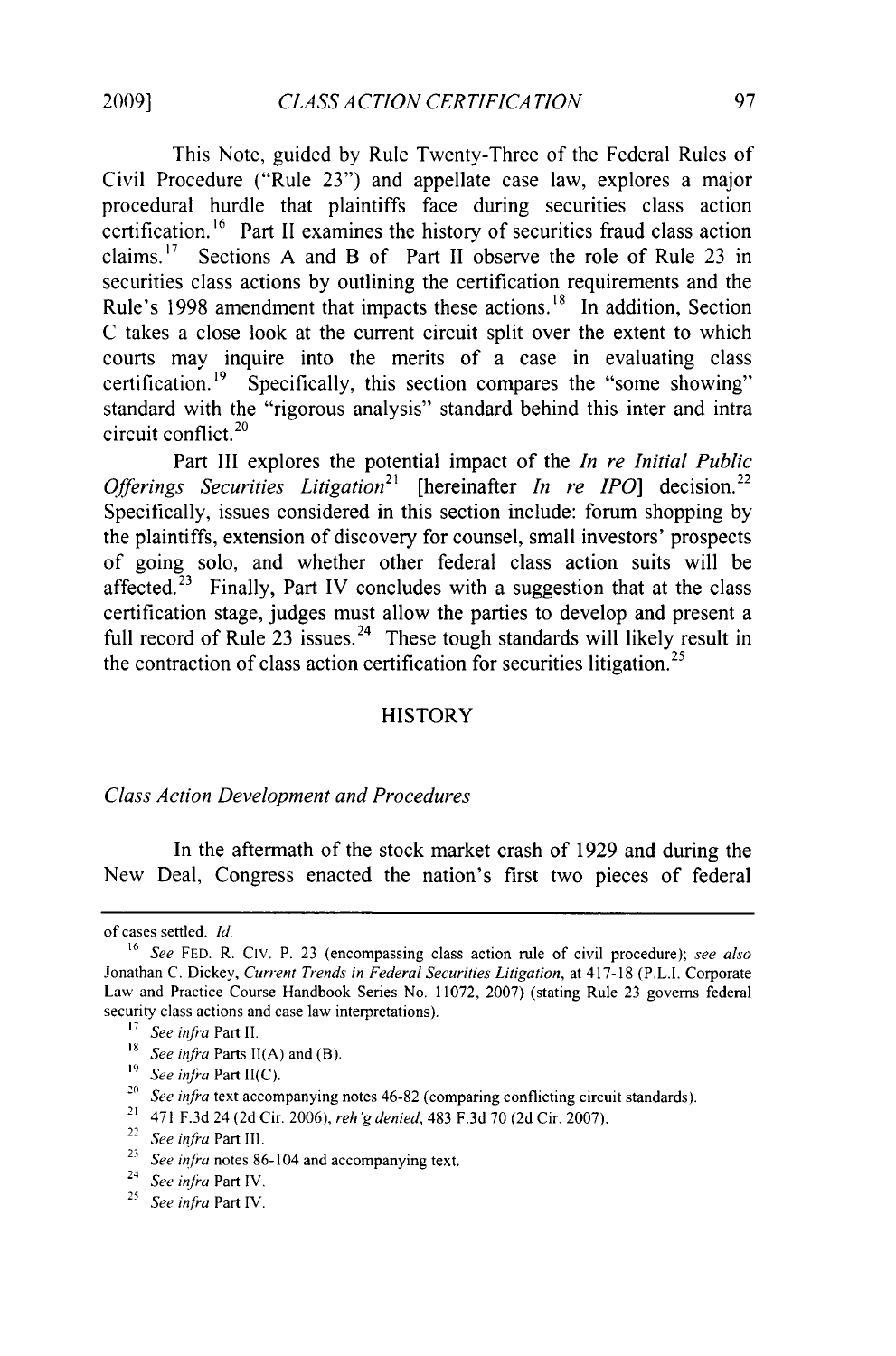securities legislation: the Securities Act of 1933 ("Securities Act") and the Securities Exchange Act of 1934 ("Exchange Act").<sup>26</sup> Both Acts only provided for government enforcement of securities laws violations.<sup>27</sup> In **1971** the United States Supreme Court **held** that section **10(b)** of the Securities Act allowed for a private right of action.<sup>28</sup> Once the private right of action was allowed, a litigation explosion ensued and securities suits began to be filed as class actions under Rule **23.29** Securities class action abuse followed, prompting Congress to enact litigation reform. <sup>3</sup><sup>0</sup>

<sup>27</sup> See Russell Kamerman, Note, *Securities Class Action Abuse: Protecting Small Plaintiffs'* Big Money, 29 CARDOZO L. REV. 853, 857 (2007) (stating no private right of action when securities laws initially enacted).

<sup>28</sup> *See* Superintendent of Ins. of N.Y. v. Bankers Life & Cas. Co., 404 U.S. 6, 13 (1971) (confirming an implied cause of action can be brought under Section 10(b) and Rule l0b-5). Since 1975, the Supreme Court has taken a restrictive view of federal securities laws, especially with regard to implied private rights of action, to the point of rejecting many SEC views. See HAZEN, *supra* note 26, at 5.

*21)* See **FED.** R. CIV. P. 23 (outlining class action certification requirements). Rule 23, which governs class actions, requires a two-step analysis to determine if class certification is appropriate. Id. First, plaintiffs must satisfy all four prerequisites for certification in Rule 23(a): **1)** numerosity; 2) commonality; 3) typicality; and 4) adequacy of representation. Id. Second, the action must also satisfy one of the conditions outlined in Rule 23(b). *ld.* Those injured by a securities law violation can bring a civil action to the courts for damages under either a specific liability provision, or they can assert an implied right of action under the provision prohibiting such conduct. See HAZEN, *supra* note **26,** at 5. In addition to specific violations such as "insider trading," a large number of allegations included corporate mismanagement. See id. Plaintiffs brought suits under federal securities laws to overcome state court restrictive decisions and procedural obstacles. See id.

*<sup>30</sup>*See HAZEN, *supra* note **26,** at § 1.8 (articulating litigation reform). In 1995, Congress enacted the Private Securities Litigation Reform Act ("PSLRA"). *hI;* see also Private Securities Litigation Reform Act, 15 U.S.C. § 78u (2000). The PSLRA's purpose was "to prevent law firms from paying illegal kickbacks to lead plaintiffs, to prevent class actions from being used as strike suits, and to prevent lawyer-driven securities class actions." Kamerman, *supra* note 27, at 860-61. Primarily, the PSLRA increased the pleading standards in federal class actions for the plaintiffs. See Thomas **0.** Gorman, Robert J. Tannous, & William P. McGrath, Jr., *Securities* Class Actions & Derivative Litigation: Issues that Keep Corporate Counsel Awake at Night, BUSINESS LAW TODAY, Nov.-Dec. 2007, at 37-41. Subsequently, Congress enacted the

**<sup>26</sup>***See* THOMAS LEE HAZEN, LAW OF SECURITIES REGULATION 17-23 (Thomson / West 5th ed. 2005) (describing antecedents of securities regulation in United States). The Securities Act regulates the initial distribution of securities by requiring the issuer of securities to register with the SEC and submit a prospectus prior to a public offering. Mark D. Wood, *Understanding* the *Securities Law 2007: Liability for Securities Laws Violations* at 606-24 (P.L.I. Corporate Law and Practice Course Handbook Series. No. 10973, 2007). This Act requires full disclosure with the goal of providing investors with an adequate opportunity to assess the merits of an investment. See also Can-Am Petroleum Co. v. Beck, 331 F.2d 371, 373 (10th Cir. 1964) (stating purpose to "protect the naive or uninformed investor and to deny recourse to the reckless or fraudulent seller of securities"). The Exchange Act regulates all aspects of the post-distribution of securities. *See* HAZEN, *supra,* at 22. This Act is broader than the Securities Act because it regulates all market exchanges as well as broker-dealers and focuses on both buyers and sellers of securities. *See id.* at 22-23. Further, this Act provides the SEC with disciplinary powers. *See* Wood, *supra,* at 589.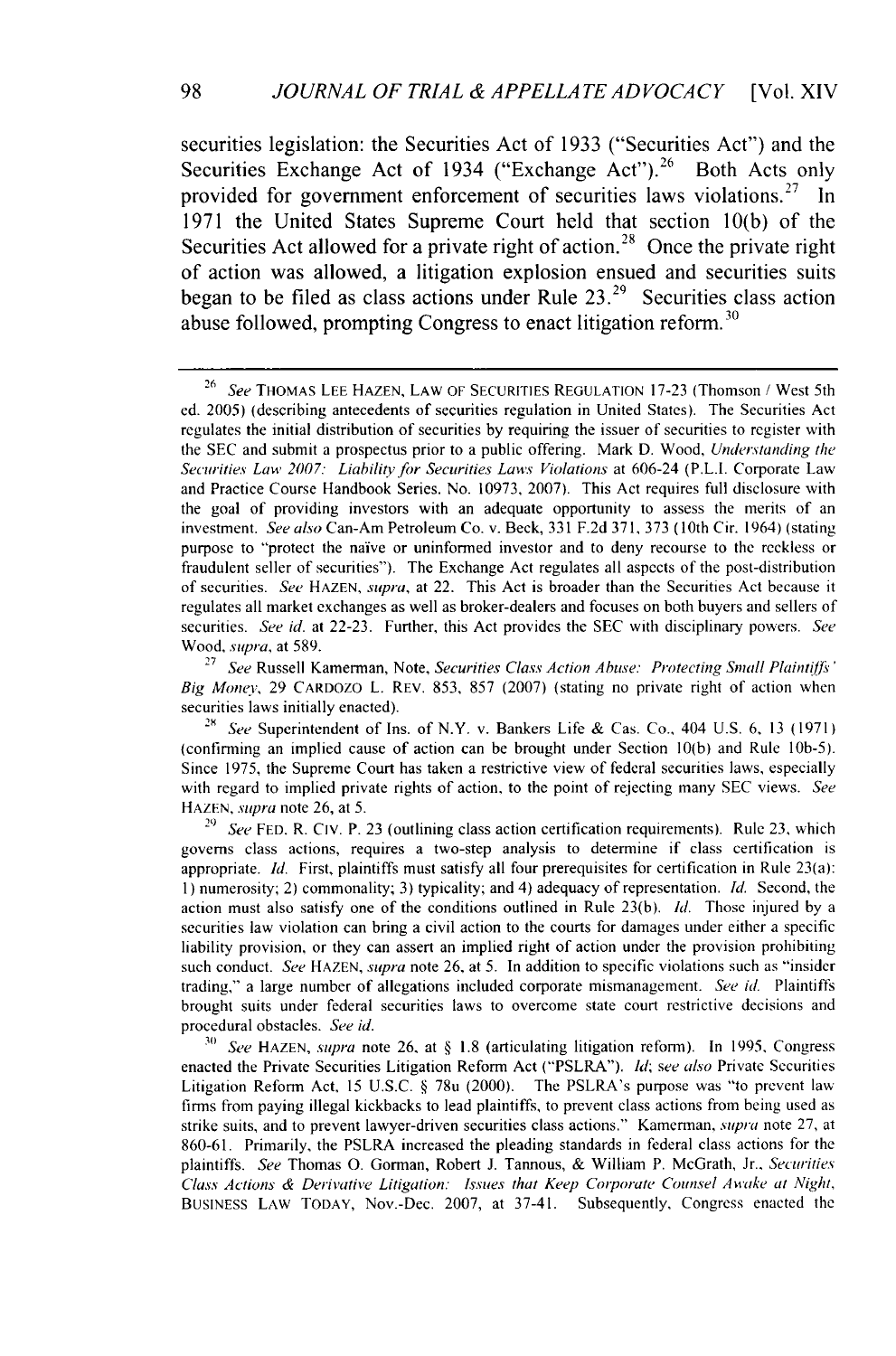#### *Federal Rules of Civil Procedure Issue in Securities Class Actions*

The Private Securities Litigation Reform Act ("PSLRA") heightened pleading standards for securities class actions and made class certification the critical litigation decision.<sup>31</sup> Historically, Rule 23 was interpreted liberally and courts generally found class certification appropriate for securities litigation.<sup>32</sup> Further, "for many years, effective timely and meaningful appellate review of class certification order in securities class actions was lacking."<sup>33</sup> In 1998, Rule 23 was amended to include 23(f), which allows parties to request an immediate appeal by the circuit courts of any order granting or denying class certification without having to first obtain consent from the lower court.<sup>34</sup>

This Rule, however, does not state the standard of review to determine whether such appeal is warranted.<sup>35</sup> Each circuit court of

*32* See SAWICKI, *.supra* note 31, at 1-86 to 1-89 (discussing historic interpretation of Rule 23).  $\frac{33}{h}$ *hi.* at 1-86.

 $34$  See FED. R. CIV. P. 23(f). The rule states,

A court of appeals may permit an appeal from an order granting or denying classaction certification under this rule if a petition for permission to appeal is filed with the circuit clerk within 10 days after the order is entered. An appeal does not stay proceedings in the district court unless the district judge or the court of appeals so orders.

*Id.* The purpose of the rule is to alleviate the following three concerns: **I)** denial of class certification may sound the "death knell" of litigation because plaintiffs' claims are too small to justify the expense of litigation; 2) defendant will be pressured to settle even if plaintiffs' case is weak; and 3) most class actions are settled before an appeal and therefore fundamental issues of class actions are poorly developed. See SAWICKI, supra note 31, at 1-86 (summarizing Advisory Committee opinions of Rule  $23(f)$ ). Rule  $23(f)$  gives the defendant an opportunity to seek appellate review in a putative securities class action. See FED. R. CIV. P. 23(f). Appellate review is important because "the Supreme Court has repeatedly recognized, [that] litigation under Rule **lOb-5** presents a danger of vexatiousness different in the degree and in kind from that which accompanies litigation in general. This concern in only amplified if a class is certified." Scott D. Musoff, *Giving* Teeth to *the PSLRA,* N.Y.L.J., July **9, 2007,** at 13.

<sup>35</sup> See SAWICKI, *supra* note 31, at 1-86. However, the Rule's advisory committee's note

Securities Litigation Uniform Standards Act of 1998 ("SLUSA"), Pub. L. No. 105-353, 112 Stat. 3227 (codified as amended at 15 U.S.C. § 78(b)(b)) (2000). The SLUSA preempts most securities fraud class actions involving publicly traded securities. *See* HAZEN, *sutpra* note 26, at §1.2(3)(e). Thus, securities class actions involving fraud must be brought into federal court under federal law. See Kamerman, supra note 26, at 864.

*<sup>31</sup>See* TIIEODORE **J.** SAWICKI, CRAIG H. KUGLAR & **J.** ALEXANDER REED, SECURITIES LITIGATION: FORMS AND ANALYSIS 1-86 (Thomson */* West ed. 2008) (database updated July 2008). If the class is certified then there is an incentive for the defendant to settle because his exposure is multiplied exponentially. *Id.* However, if the class certification is denied, then plaintiff is left with her clain alone, and the prospect of litigation through trial is unpleasant and financially impracticable. *Id.* Thus, few class actions are litigated in court. *Id. See generall "* FED. R. Civ. P. 23, *supra* note 29 and accompanying text (outlining Rule 23).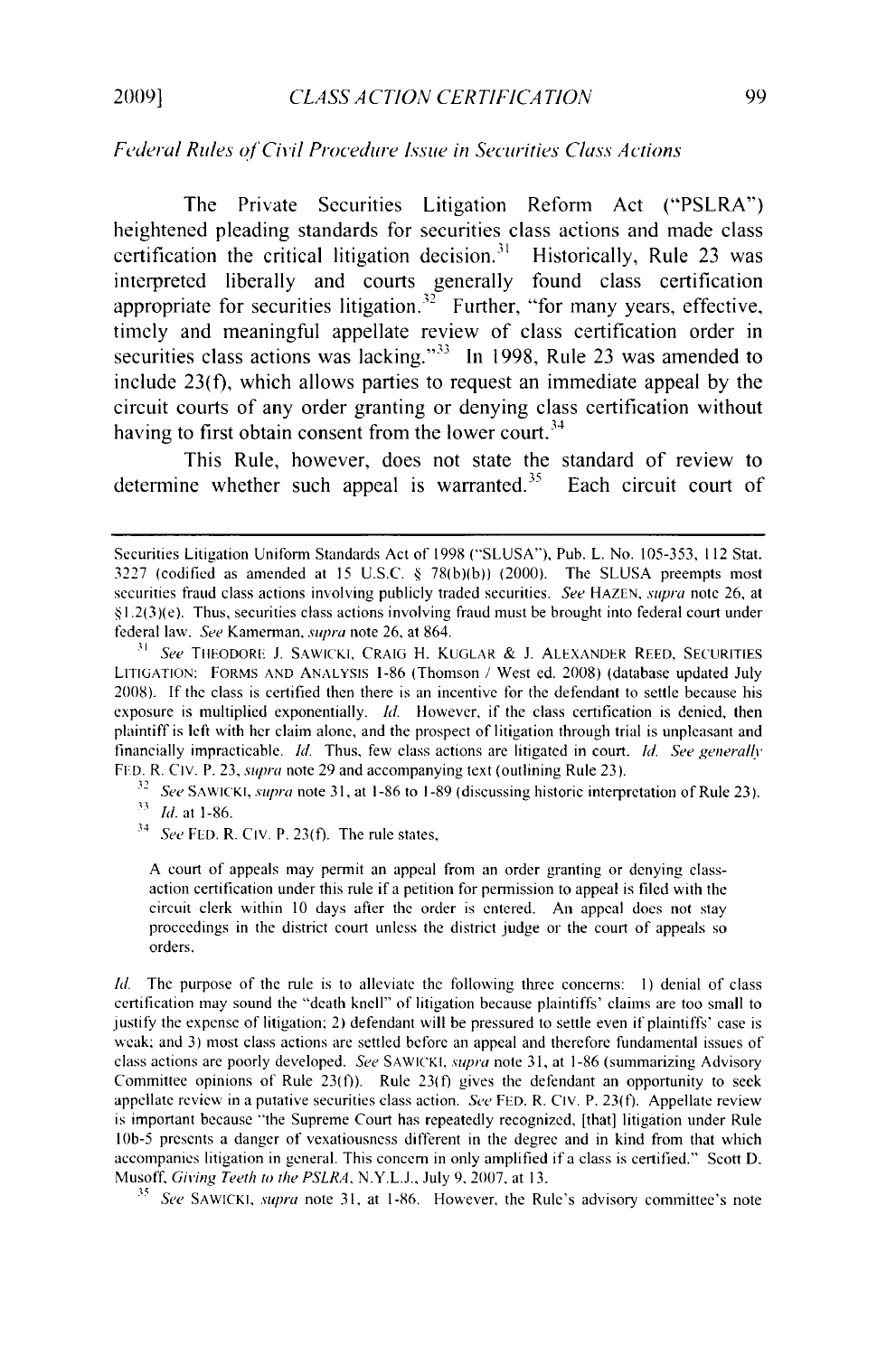appeals articulated a standard for its jurisdiction.<sup>36</sup> The "reverse death" knell doctrine" weighs heavily on all jurisdictions and "applies where the order granting class certification so raises the stakes for the defendant that it will be forced to settle rather than proceeding with a 'bet the company' trial."<sup>37</sup>

Rule 23(f) impacted securities class actions in numerous ways by allowing interlocutory appeals.<sup>38</sup> These appeals involve: (1) the basic requirements of Rule 23 and the standard used to determine if met; (2) the proper standard for district courts in ruling on motions for class certification; (3) the important underlying substantive law; and (4) the application of the "fraud-on-the-market doctrine."<sup>39</sup> Recent decisions emphasize that trial courts should conduct a rigorous analysis of class certification requirements and carefully analyze the evidence supporting certification because of the impact of class certification on defendants.<sup>40</sup>

#### *Class Certification Standards Under FED R. CIV. P. 23: In re IPO*

Securities class actions were almost automatically certified before mid-2006 because of: "(1) the 'fraud on the market doctrine' which eliminated the need to show individual reliance[;] (2) a minimal loss causation standard; and (3) the rule in *Eisen v. Carlisle & Jacquelin*,<sup>41</sup> that the district court could not, at the certification stage, 'conduct a preliminary inquiry into the merits of a suit. $1.42$  Classes were filed, certified, and then

provides some guidance. *See* FED. R. Civ. P. 23(f) advisory committee's note (stating that "[p]ermission is most likely to be granted when the certification decision turns on a novel or unsettled question of law, or when, as a practical matter, the decision on certification is likely dispositive of the litigation.").

<sup>36</sup> *See* SAWICKI, *supra* note 31, at 1-87 (outlining standards of review in all circuit courts of appeals). For example, the Seventh Circuit was the first circuit to explain a standard of review for applications under Rule 23(f). *Id.* The court defined three categories of instances in which review is appropriate. *See* Blair v. Equifax Check Servs., Inc., 181 F.3d 832, 834-35 (7th Cir. 1999). First, when the denial of class certification ends the plaintiff's case. *Id.* at 834. Second, when the classification allowance raises the stakes so high for the defendant that he will be forced to settle rather than proceed with a "bet the company" trial. *Id.* at 834-35. Third, when a fundamental legal issue needs clarification. *Id.* at 835.

**<sup>37</sup>**SAWICKI, *supra* note 31, at 1-90.

*<sup>38</sup>See supra* note 34 and accompanying text (discussing Rule 23(f)).

**<sup>39</sup>***See* SAWICKI, *supra* note 31, at 1-91 to 1-96 (detailing instances of Rule 23(f) appeals).

<sup>40</sup>*See* cases cited *infra* note 50 (holding requirement to look beyond pleadings at certification stage); *see also* Dickey, *supra* note 16, at 420 (discussing recent class certification issues in federal appellate court decisions); Susan E. Hurd & Michael Johnson, *2d Circuit s 'IPO' Ruing,* THE NAT'L L. J., Jan. 29, 2007, at 15 (arguing for allowance of full record on Rule 23 at class certification stage).

<sup>41</sup> 417 U.S. 156, 177 (1974).

<sup>42</sup> Coffee, Jr., *supra* note 1, at 5 (listing factors allowing automatic certification). However,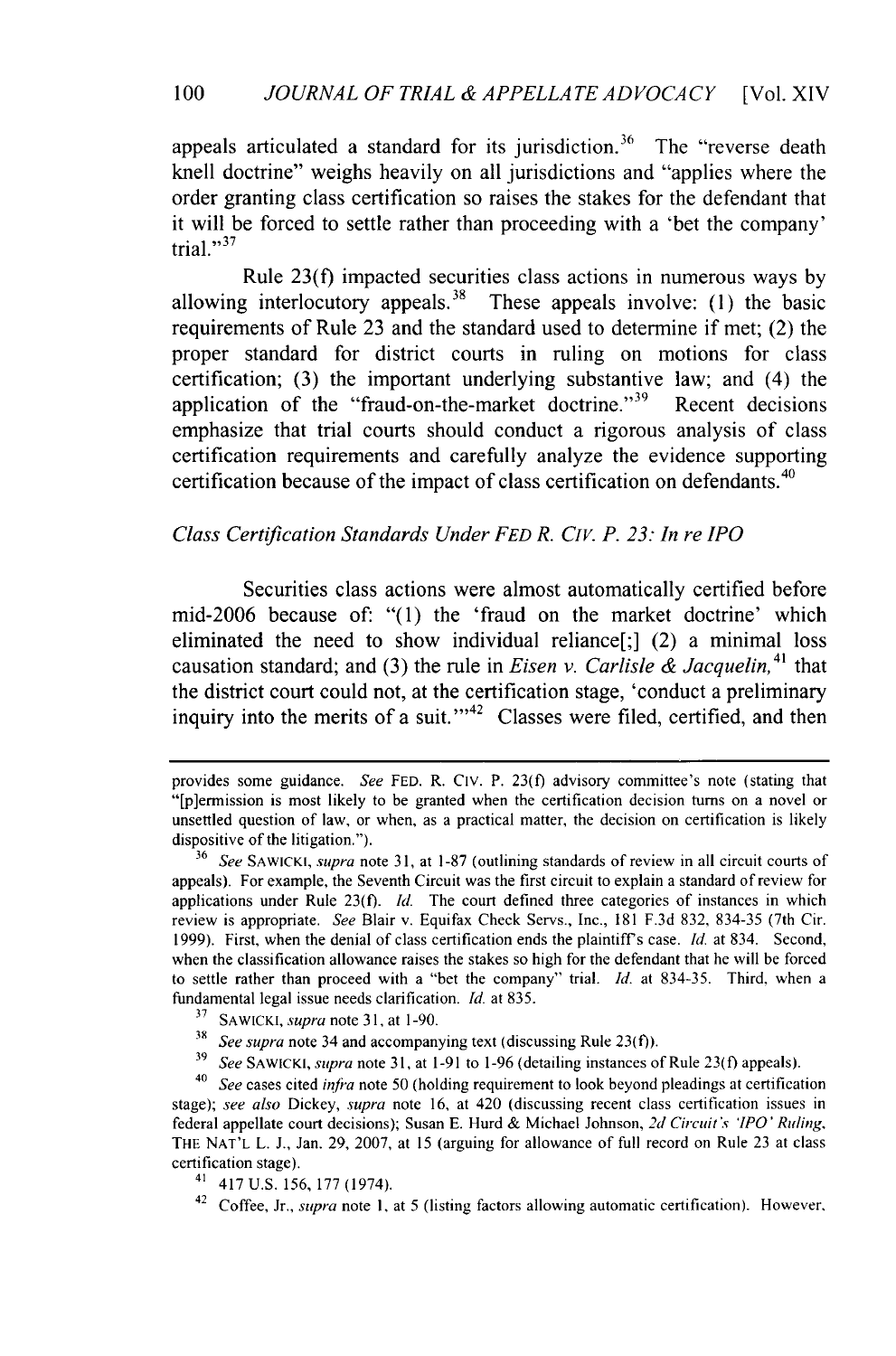generally settled.43 Recently, the circuit courts have issued conflicting opinions addressing the way trial courts should certify a class in securities cases.<sup>44</sup> Particularly, the "merits" inquiry and the "fraud-on-the-market" doctrine received attention.<sup>45</sup>

#### **1.** Circuit Split Over the Extent of the "Merits" Inquiry When Evaluating Class Certification

The source of the appellate court conflict is the appropriate evidentiary standard—the extent of inquiry into the merits of a case necessary to satisfy class certification requirements.<sup>46</sup> Courts take two very different approaches to class certification.<sup>47</sup> The minority stance is that the class certification decision should be made "as soon as practicable after the commencement of the action" and be "tailored to facts emerging in discovery."<sup>48</sup> The minority courts, using the "some showing" standard,

<sup>44</sup>*See* JONATHAN C. DICKEY, CURRENT TRENDS IN FEDERAL SECURITIES LITIGATION, American Law Institute **-** American Bar Association Continuing Legal Education (June 28-29, 2007), at 759.

<sup>45</sup>*Id.* (noting diverging federal court securities class certification opinions and recent Supreme Court decisions insisting "everything ... now up for grabs").

46 *See* Dickey, *supra* note 16, at 421 (characterizing circuit split based on merits inquiry).

<sup>&</sup>quot;[f]ollowing the Supreme Court decision in *Eisen v. Carlisle & Jacquelin,* courts have struggled to define with precision the standards governing a district judge's adjudication of a motion for class certification under Rule 23." *See* DECHERT LLP, SECOND CIRCUIT IMPOSES STRINGENT BURDENS FOR CLASS CERTIFICATION UNDER RULE 23 1 (2006), http://www.dechert.com/ library/WCSL 12-06\_Alert.pdf.

*<sup>43</sup> See* Coffee, Jr., *supra* note 1, at 5 (detailing Second Circuit Rule 23 standards). For example, the Second Circuit explained that plaintiffs only had to make some showing of certification requirements and not satisfy the preponderance of evidence standard as required by other circuits. *See* Caridad v. Metro-North Commuter R.R., 191 F.3d 283, 292 (2d Cir. 1999).

<sup>47</sup>*See id.*

<sup>49</sup>*See id.* (citing Oscar Private Equity Inv. v. Allegiance Telecom, Inc., 487 F.3d 261, 266 (5th Cir. 2007)); *see also* Kent Yalowitz & Elizabeth A. Wells, *The Importance of Discovery* from "Absent" Class Members. It Can Make all the Difference on the Motion to Certify, N.Y.L.J., June 18, 2007, at **S8** (suggesting pre-certification discovery from absent class members useful for deciding Rule 23 conformity); Christopher M. Mason, Esq. & Richard A. McGuirk, Esq., *The In re Initial Public Offering Securities Litigation Class Certification Reversal: How Far Will the Ripples Spread?,* Nixon Peabody LLP Class Action Alert: Recent Developments in Class Action Law, Dec. 12, 2006 at 3, http://www.nixonpeabody.com/ publications detail3.asp? id=1621 (implying discovery into case merits may be necessary at class certification stage). In 2003, Rule 23 was amended to require that the class certification decision be made "at an early practicable time." FED. R. Civ. P. 23(c)(1)(A). The advisory committee's notes approved "controlled discovery into the merits" of Rule 23 issues and advised that a court should refuse to certify until all Rule 23 requirements are met. FED. R. Civ. P. 23(c) advisory committee's notes; *see also* In re Initial Pub. Offerings Sec. Litig., 471 F.3d 24, 39 (2d Cir. 2006) (commenting on significance of 2003 Rule 23 amendments).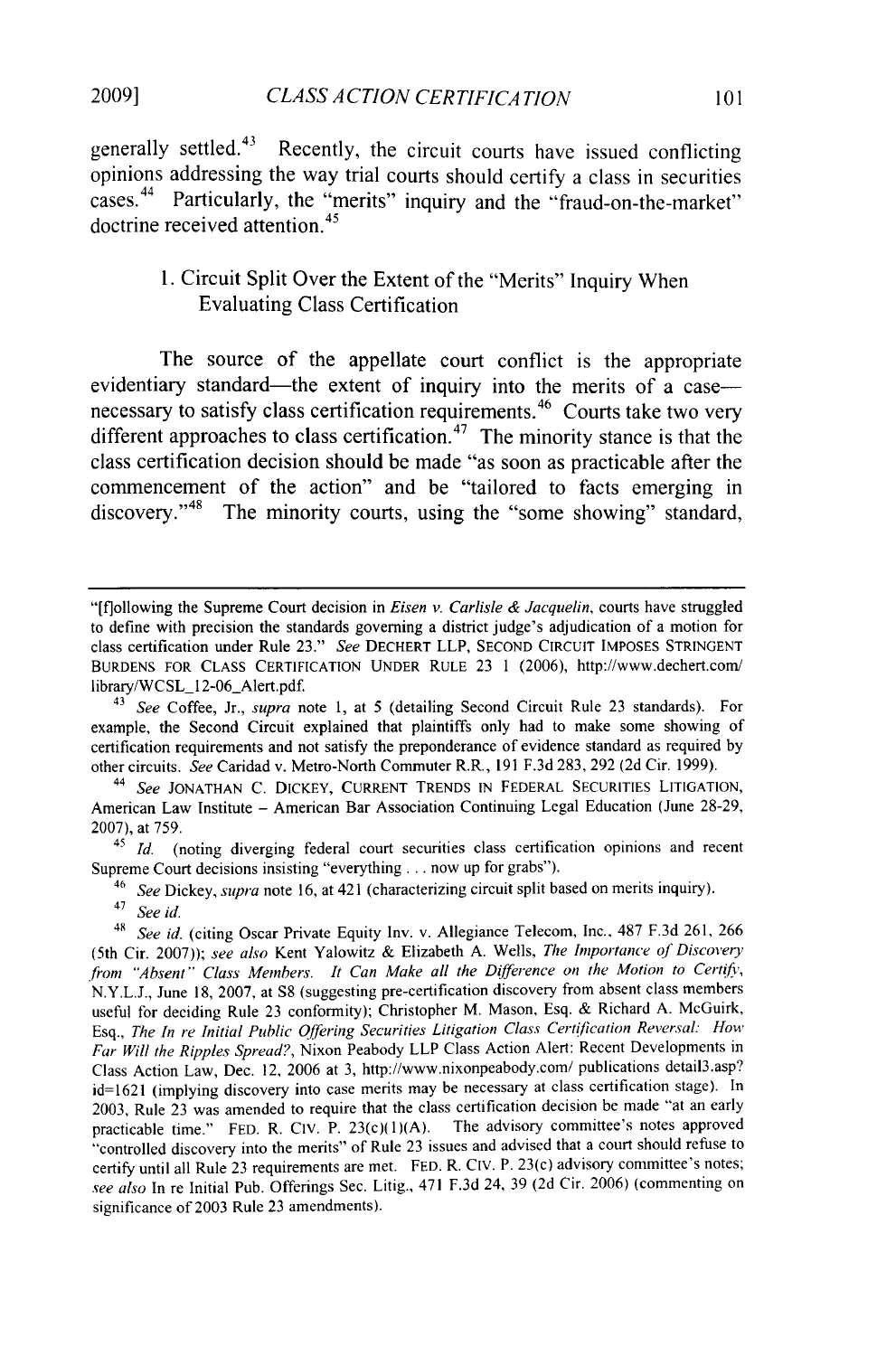find that class certification is "divorced from the merits of the claim." $49$ The majority of circuit courts disavow that certification is always divorced from any inquiry into the merits of the case.<sup>50</sup> These courts adopt a "rigorous analysis" standard in deciding class certification.<sup>51</sup> The district court must make sure that every Rule 23 requirement is met before certifying a class.<sup>52</sup> Confusion arises when a Rule 23 requirement overlaps with the merits of the case.<sup>53</sup> When an overlap occurs, the conflict becomes whether the trial court has the authority to conduct an inquiry into the merits during the class certification stage. $54$ 

*<sup>51</sup>See supra* note 50 and accompanying text (outlining instances of merits inquiry). In application, "it may be necessary for the court to probe behind the pleadings . . . . " Gen. Tel. Co. of the Sw. v. Falcon, 457 U.S. 147, 160 (1982).

*<sup>52</sup>See* Dickey, *supra* note 16, at 422 (stating prerequisite for every Rule 23 requirement prior to class certification).

*i3 See id.* (identifying problem when Rule 23 requirements intersect with merits of suit).

*54 See id.* (presenting conundrum of whether judge may conduct merits inquiry at certification). The creation of the inter and intra circuit conflicts lies with two Supreme Court decisions. *See Falcon,* 457 U.S. at 147; Eisen v. Carlisle & Jacquelin, 417 U.S. 156, 156 (1974). In *Falcon,* the Court determined that a class action "may only be certified if the trial court is satisfied, after a rigorous analysis, that the prerequisites of Rule 23(a) have been satisfied." *Falcon,* 457 U.S. at 161. The *Falcon* Court noted that "actual, not presumed, conformance with Rule 23(a) remains **...** indispensable." *Id.* at 160. Most significantly, the *Falcon* Court held that "class determination generally involves considerations that are 'enmeshed in the factual and legal issues comprising the plaintiff's causes of action."' *Id.* (quoting Coopers & Lybrand v. Livesay, 437 U.S. 463, 469 (1978) and Mercantile Nat. Bank v. Landeau, 371 U.S. 555, 558 (1963)). In

*<sup>49</sup> See* Oscar Private Equity lnvs. v. Allegiance Telecom, Inc., 487 F.3d 261, 266 (5th Cir. 2007) (suggesting outdated view to keep separate merits inquiry from certification determination). *But see* In re Visa Check/MasterMoney Antitrust Litig., 280 F.3d 124, 135 (2d Cir. 2001) (deciding district court's "function at class certification stage was not to determine whether plaintiffs had stated a cause of action or whether they would prevail on the merits, but rather whether they had shown, based on methodology that was not fatally flawed, that the requirements of Rule 23 were met."); Caridad v. Metro-North Commuter R.R., 191 F.3d 283, 292 (2d Cir. 1999) (concluding plaintiffs must make "some showing" in order to satisfy class certification burden of proof). "Some showing" may take the form of expert opinions, uncontested allegations in the complaint, and evidence from an affidavit or live testimony. *See In re IPO,* 471 F.3d at 30.

<sup>o</sup>*See* Dickey, *supra* note 16, at 421; *see also* In re PolyMedica Corp. Sec. Litig., 432 F.3d 1, 6 (lst Cir. 2005) (aligning with majority view that district court entitled to look beyond pleadings); Blades v. Monsanto Co., 400 F.3d 562, 566-67 (8th Cir. 2005) (agreeing with circuit majority that inquiry into merits may be required to meet certification requirements); Gariety v. Grant Thornton, LLP, 368 F.3d 356, 366 (4th Cir. 2004) (arguing for courts to look beyond pleadings to ensure all certification requirements are met); Cooper v. Southern Co., 390 F.3d 695, 712 (1Ilth Cir. 2004) (recognizing evidence pertaining to Rule 23 requirements often embodies merits of litigation); Newton v. Merrill Lynch, Pierce, Fenner & Smith Inc., 259 F.3d 154, 166 (3d Cir. 2001) (quoting Szabo v. Bridgeport Machs. Inc., 249 F.3d 672, 676 (7th Cir. 2001)) ("Before deciding whether to allow a case to proceed as a class action, . **.** . [courts] should make whatever factual and legal inquiries are necessary under Rule 23."). These circuits hold that if courts only consider the pleadings, then "parties would have wide latitude to inject frivolous issues to bolster or undermine a finding of predominance." Robert G. Bone & David S. Evans, *Class Certification and the Substantive Merits, 51* DUKE L.J. 1251, 1269 (2002).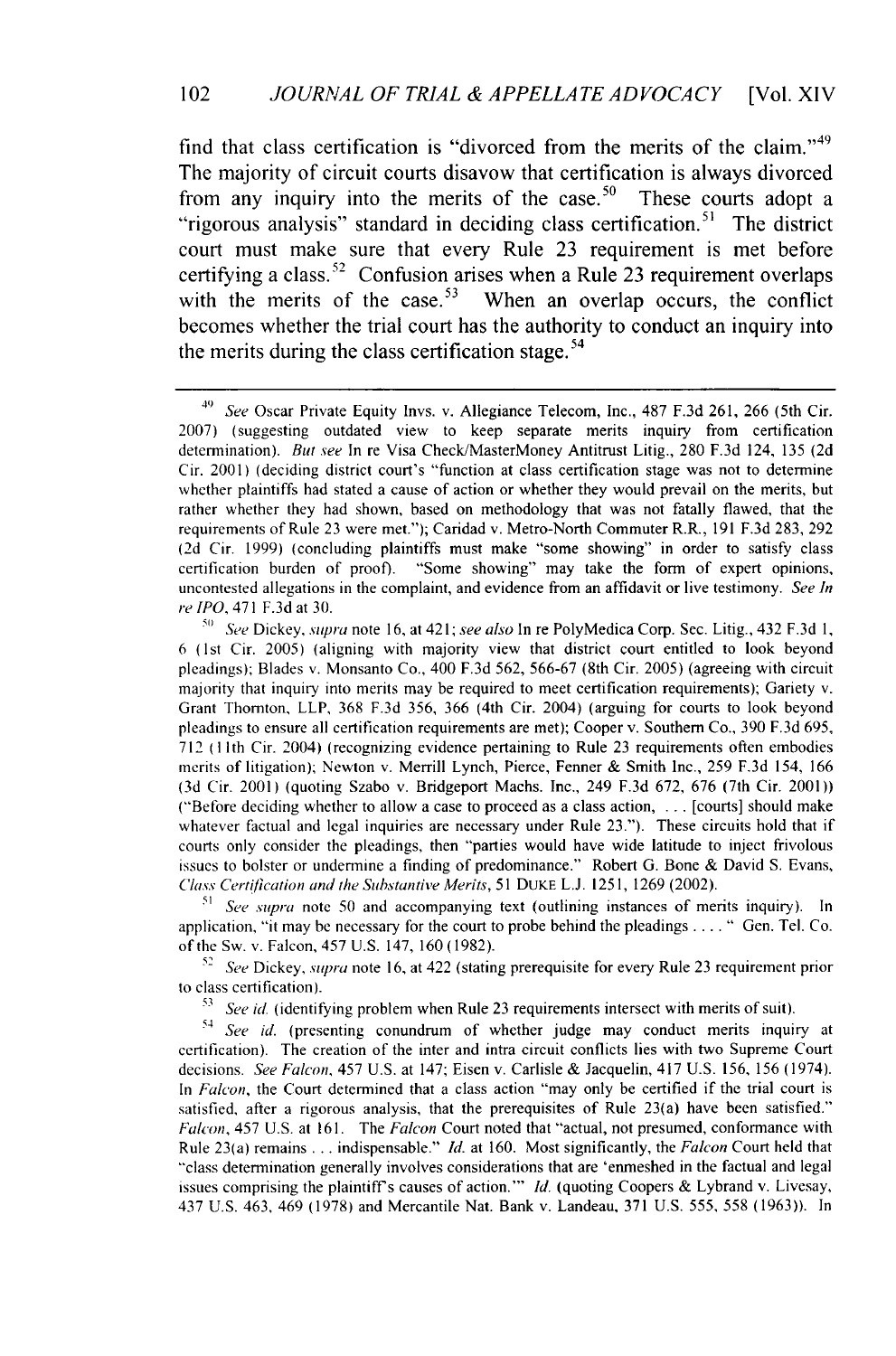#### 2. The Second Circuit's "Rigorous Analysis" Determination

The Second Circuit acknowledged Rule 23's uncertainty and clarified the standards governing class certification motions in its recent decision in *In re IPO*.<sup>55</sup> The court determined the appropriate standards that govern a district judge in adjudicating a motion for class certification under Rule  $23.^{56}$  Specifically, the court addressed whether the 2003 amendments to Rule 23 are consistent with the "some showing" standard that the Second Circuit utilized in previous decisions.<sup>57</sup> The Second Circuit dealt the plaintiffs bar a significant blow by rejecting the lenient "some showing standard" and insisting on a more stringent standard.<sup>5</sup>

In addition, the court acknowledged the troublesome issue that arises when a Rule 23 requirement overlaps with a merits issue.<sup>59</sup> In

- **<sup>55</sup>**See *In re* IPO, 471 F.3d at 26.
- <sup>56</sup> See id. (signaling broad issue before court).

**<sup>57</sup>***Id.* at 31. Within this broad issue the court also analyzed: **1)** whether the court must make a definitive ruling that each Rule 23 requirement must be met or whether only some showing is enough; 2) whether a Rule 23 requirement that overlaps with a merits issue lessens the standard for a Rule 23 requirement; and 3) whether the trial court abused its discretion by granting a motion for class certification in the pending litigation. *Id.* at 26-27.

<sup>58</sup> See id. at 27 ("A district judge may not certify a class without making a ruling that each Rule 23 requirement is met and that a lesser standard such as 'some showing' for satisfying each requirement will not suffice...."). The court interpreted *Falcon* 's "rigorous analysis" language to apply with "equal force to all Rule 23 requirements." *Id.* at 32 nn.3-4. While acknowledging that "until now, our Court has been less than clear as to the applicable standards for class certification... [,]" the court concluded that the use of"some showing" standard was erroneous. Id. at 32. Thus, the tougher standard will make it difficult for small investors to find counsel to pursue individual suits. *See* Nathan Koppel & Paul Davies, *What to Do if Your Class-Action Suit Dies* -- *Small Investors Face Choice Ater Ruling in Big IPO* Case; *The Prospectsfor Going Solo,* WALL ST. J., Dec. 7, 2006, at Dl.

<sup>59</sup> In re IPO, 471 F.3d at 41. The court aligned itself with *Gariety*, *Szabo*, and all other

<sup>1974,</sup> however, the Eisen Court cautioned: "We find nothing in either the language or history of Rule 23 that gives a court any authority to conduct a preliminary inquiry into the merits of a suit in order to determine whether it may be maintained as a class action." *Eisen*, 417 U.S. at 177. The *Eisen* Court reasoned that a defendant may be prejudiced in future proceedings when there is a preliminary determination of the merits during class certification. *Id.* at 178. Many circuit courts interpreted this decision as an absolute ban on issues of fact at the class certification stage when the facts overlap with the underlying merits of the lawsuit. See David L. Yohai & David. R. Singh, *Outside Counsel: A More Rigorous Approach to Class-Certification Motions,* N.Y.L.J., Mar. 22, 2007, at 4 (addressing class certification concerns). Thus, most courts "simply accepted allegations on such 'overlap' issues as true or applied relaxed standards of proof, such as the district court's 'some showing standard' ... [thereby] making it relatively easy to certify class actions." *See* AKIN GUMP STRAUSS HAUER & FELD LLP, SECOND CIRCUIT REQUIRES **HEIGtTENED** STANDARD OF PROOF FOR CLASS CERTIFICATIONS EVEN IF MERITS ISSUES ARE INVOLVED 1 (Feb. 23, 2007), http://www.akingump.com/files/Publication/a508a307-6de5-46d5- 8392-48016e9345cf/Presentation/PublicationAttachment/db31 a4aa-eb5f-437f-a57b-4852 be03e 319/948.pdf. Further, despite the *Falcon* and *Eisen* decisions, the Supreme Court "has said little about meeting the Rule 23 requirements." *In re IPO,* 471 F.3d 24, 33 n.4 (2d Cir. 2006).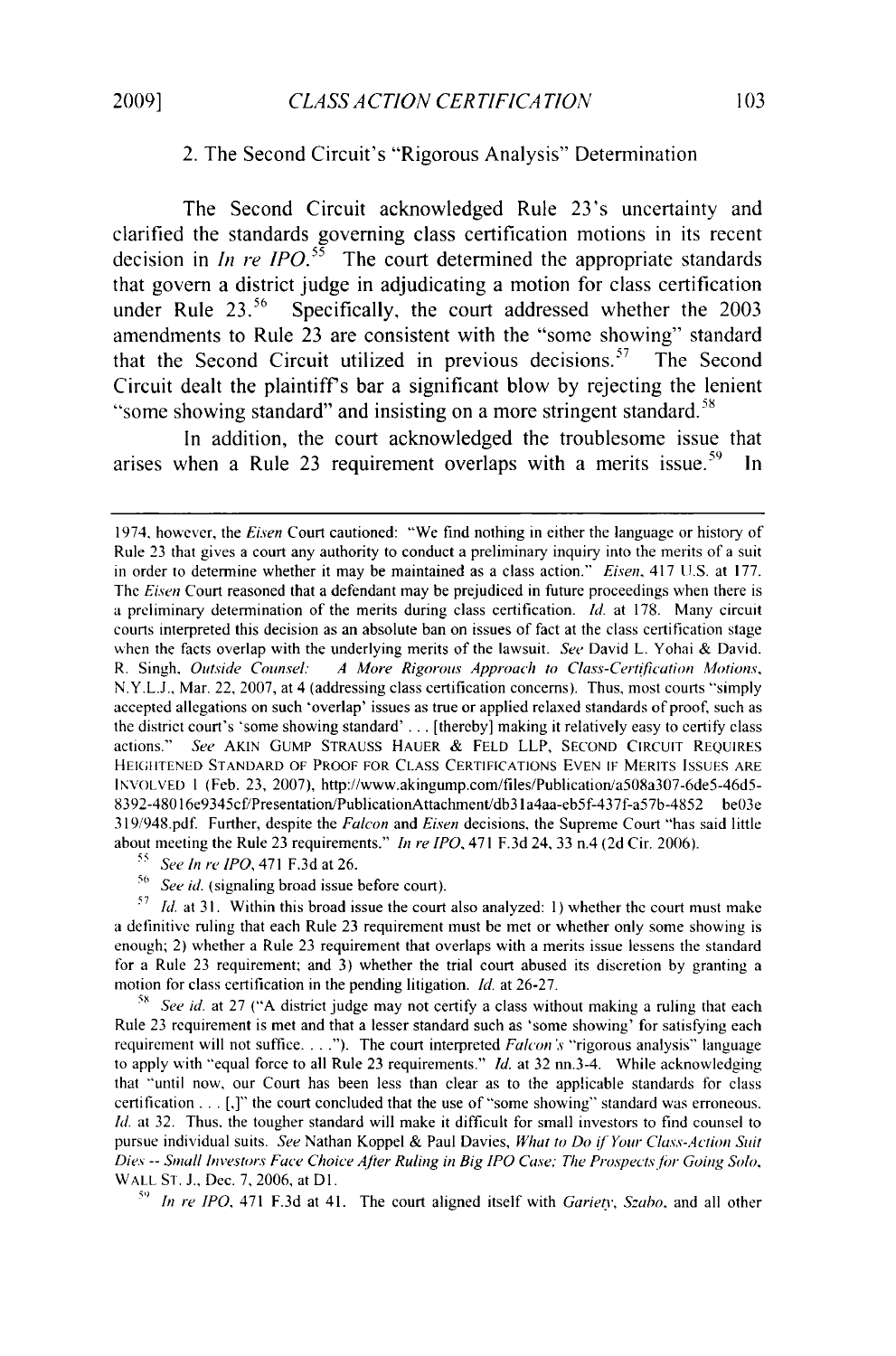examining this dilemma, the court evaluated *Eisen* and concluded that there was no basis for finding that a specific Rule 23 requirement was not established just because it overlapped with the merits of the case.  $60$  The court held that the statement in *Eisen* that courts considering certification may not look into the merits of a case was "made in a case in which the district judge's merits inquiry had nothing to do with determining the requirements for class certification."<sup>61</sup> Thus, the Second Circuit in *In re IPO* mandates trial courts to use the rigorous analysis standard when making certification determinations even when the analysis compels inquiry into the merits of the case. $62$ 

#### 3. Effects of *In Re IPO* in Other Circuits

Since the *In re* IPO decision, the Fifth Circuit has issued two decisions reversing class certification orders in securities class actions.<sup>63</sup> The Fifth Circuit, like the Second Circuit, disavowed the view that certification is always divorced from an inquiry into the merits of a case.  $64$ For example, in *Regents of the University of California v. Credit Suisse First Boston (USA), Inc.*,<sup>65</sup> Enron shareholders brought suit against three investment banks for allegedly participating in fraudulent behavior that led

**63** *See infra* text accompanying notes 64-70 (discussing Fifth Circuit case law reversing class certification by following merits inquiry).

64 *See* Regents of the Univ. of Cal. v. Credit Suisse First Boston (USA), Inc., 482 F.3d 372, 381 (5th Cir. 2007), *cert. denied,* 128 **S.** Ct. 1120 (2008) (finding no compelling Fifth Circuit or Supreme Court precedential support to disallow merits inquiry); *see also* Oscar Private Equity Invs. v. Allegiance Telecom, Inc., 487 F.3d 261, 268 (5th Cir. 2007) (finding obligation to ensure Rule 23 requirements met not diminished by overlapping requirements/merits issue).

**65** 482 F.3d 372 (5th Cir. 2007).

decisions that required "definitive assessment of Rule 23 requirements, notwithstanding their overlap with merits issues. As *Gariety* usefully pointed out, the determination as to a Rule 23 requirement is made only for purposes of class certification and is not binding on the trier of facts, even if that trier is the class certification judge." *Id.*

**<sup>60</sup>***See id.* at 33 (explaining court's reasoning).

**<sup>61</sup>***Id.* at 33. "In determining the propriety of a class action, the question is not whether the plaintiff or plaintiffs have stated a cause of action or will prevail on the merits, but rather whether the requirements of Rule 23 are met." *Id.* (quoting Miller v. Mackey Int'l, 452 F.2d 424, 427 (5th Cir. 1971)).

**<sup>62</sup>** *In re IPO,* 471 F.3d at 27. The court concluded that a district court: **1)** may certify a class only after making a finding that all Rule 23 requirements are met and that "some showing" standard will not suffice; 2) must make such determination even if there is an overlap between Rule 23 requirement and a merits issue; 3) must assess all evidence; and 4) may not certify cases pending on this appeal as class actions. *Id.* The prevailing viewpoint is that a court must examine whether all Rule 23 requirements are met even if the process requires the court to resolve issues that overlap with the merits of the case. *See supra* note 50 and accompanying text (determining preliminary inquiry into merits at class certification stage necessary to determine Rule 23 status).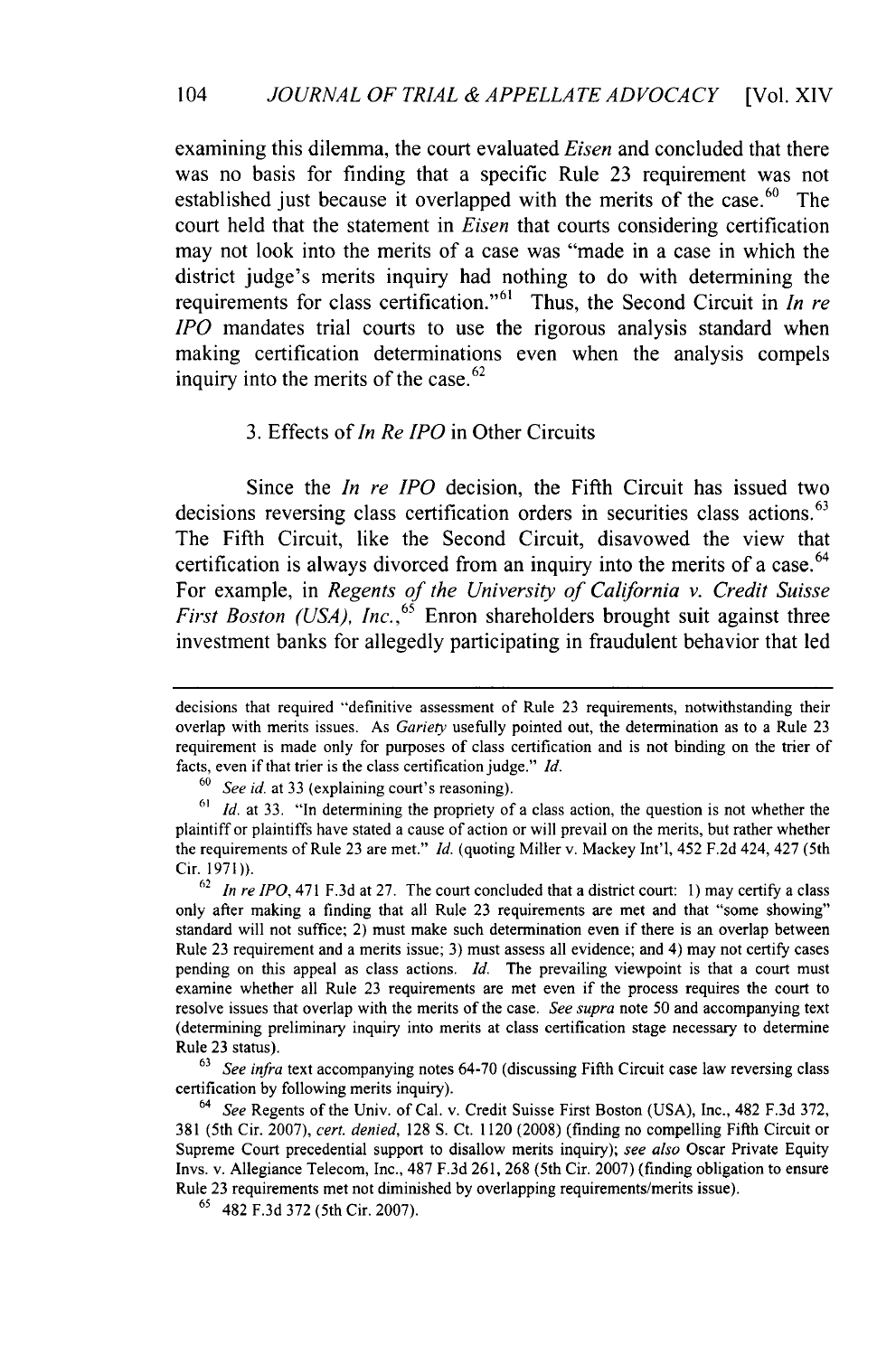to Enron's collapse.<sup>66</sup> The Fifth Circuit reversed class certification and held that on a Rule 23(f) appeal, "this court can, and in fact must, review the merits of the district court's theory of liability insofar that they also concern issues relevant to class certification."<sup>67</sup> Furthermore, in *Oscar Private Equity Investments v. Allegiance Telecom, Inc.*<sup>68</sup> the Fifth Circuit overturned a class certified by a Texas federal court because the plaintiffs failed to prove loss causation.<sup>69</sup> The majority held, "district courts often tread too lightly on Rule 23 requirements that overlap with the *lOb-5* merits, out of mistaken belief that merits questions may never be addressed at the class certification stage." $70$ 

The lone dissenter lies in the Ninth Circuit. <sup>7</sup> ' *Dukes v. Wal-Mart Stores, Inc.*<sup>72</sup> is not a securities case, yet is indicative of the Circuit's most recent treatment of class action certification.<sup>73</sup> This case involved a Title VII (of the 1964 Civil Rights Act) action alleging that Wal-Mart was responsible for sex discrimination against its female employees.<sup>74</sup> In upholding the plaintiffs' class, the court established a lenient standard for district court review of the plaintiffs' certification evidence.<sup>75</sup> Thus, the Ninth Circuit holds its district courts to a less demanding "sufficiency of evidence" standard, while the majority of courts utilize a "rigorous analysis" standard. 76

Despite this opinion, the Ninth Circuit indicated it could review the

*See* id. at 377-79 (discussing facts of case).

**<sup>67</sup>***Id.* at 381 (stating case holding). "The fact that an issue is relevant to both class certification and the merits... does not preclude review of that issue." *Id.* at 380.

**<sup>69</sup>**487 F.3d 261 (5th Cir. 2007).

**<sup>69</sup>***Id.* at 269-70 (discussing facts of case). "By requiring plaintiffs to demonstrate loss causation before they may be certified as a class, *Oscar* functions as a means for screening out frivolous claims while at the same time protecting businesses from coerced settlements." Recent Case, Fifth Circuit Holds That Plaintiffs Must Prove Loss Causation Before Being Certified As A *Class- Oscar Private Equity Invs. v. Allegiance Telecom, Inc., 487 F.3d 261 (5th Cir. 2007),* 121 HARV. L. REV. 890, 897 (2008).

**<sup>70</sup>***Oscar Private Equity Invs.,* 487 F.3d at 268; *see also* Unger v. Amedisys, Inc., 401 F.3d 316, 321 (5th Cir. 2005) (concluding Rule 23 text requires court to find all facts favoring class certification).

**<sup>71</sup>** *See infra* text accompanying notes 72-76.

<sup>72</sup>474 **F.3d** 1214 (9th Cir. 2007), *withdrawn & superceded by,* 509 F.3d 1168 (9th Cir. 2007).

**<sup>73</sup>***See Dukes,* 509 F.3d at 1176-93 (exemplifying Ninth Circuit's treatment of class certification).

<sup>74</sup>*See id.* at 1174-75 (discussing facts of case).

**<sup>75</sup>***Id.* at 1244. The court cited *Eisen* for support of its deferential standard, saying "the district court was on very solid ground here as it has long been recognized that arguments evaluating the weight of evidence or the merits of a case were improper at the class certification stage." *Id.* at 1227.

**<sup>76</sup>** *See supra* note 50 and accompanying text (outlining majority standard).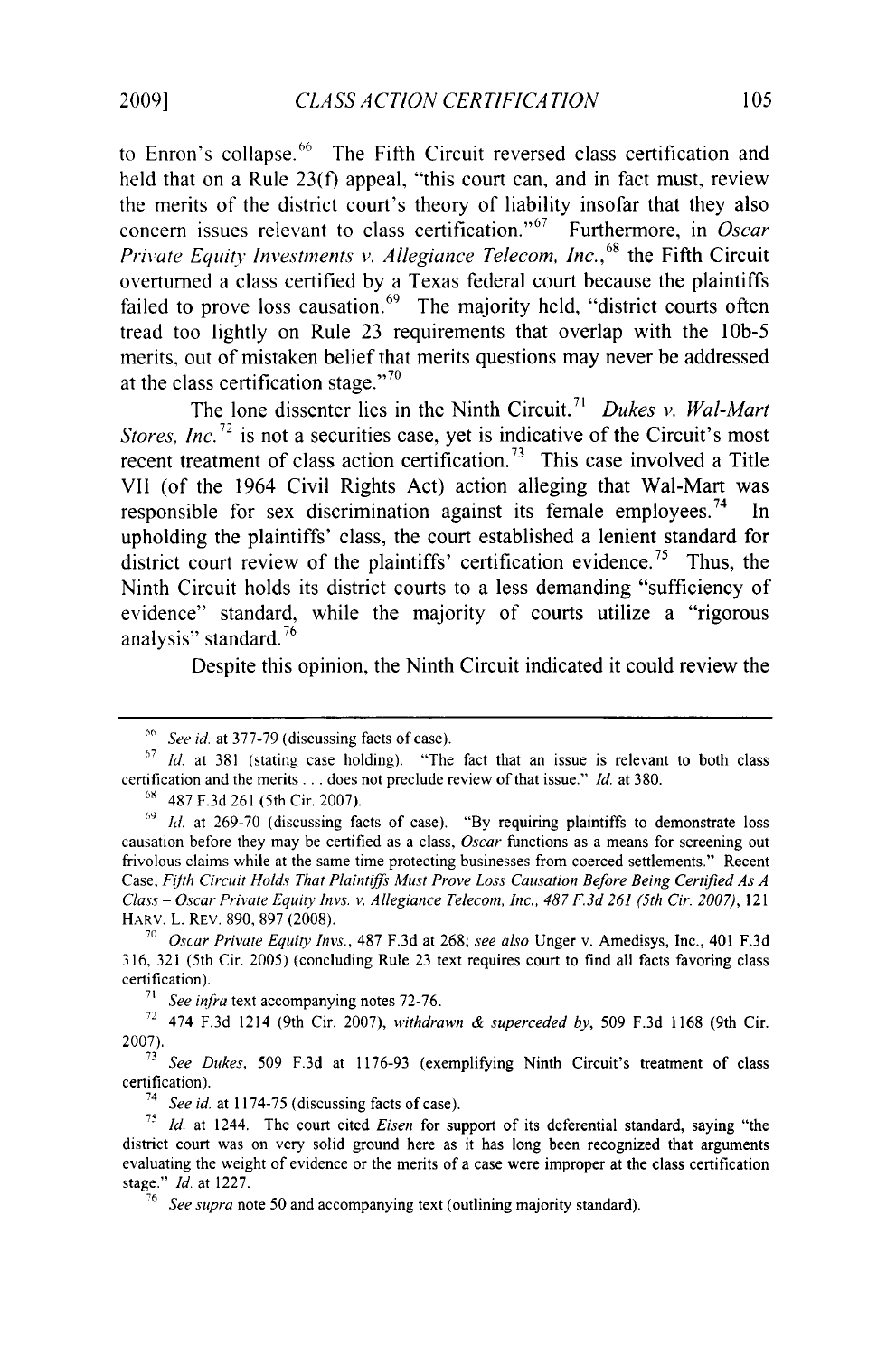merits in two prior decisions in the securities arena.<sup>77</sup> For example, in *Blackie v. Barrack*<sup>78</sup> the court decided that determinations relevant to certification criteria "may require review of the same facts and the same law presented by review of the merits." $^{79}$  In addition, this standard was reiterated in *Hanon v. Dataproducts Corp.*,<sup>80</sup> in which the court stated that trial courts are "at liberty to consider evidence which goes to the requirements of Rule 23 even though the evidence may also relate to the underlying merits of the case."<sup>81</sup> Therefore, what emerges is not only an inter-circuit conflict, but also an intra-circuit conflict. $82$ 

#### ANALYSIS

Until the United States Supreme Court resolves the circuit split, the impact of the *In re IPO* decision will likely change the class certification approach in both Second Circuit district courts and courts elsewhere.  $83$  An immediate result of denial of class certification in a situation like *In re IPO* is that individual investors will be unable to pursue a suit on their own.  $84$ Specifically, it will be difficult for an individual to procure legal representation.<sup>85</sup> The amount of damages for an individual to recover must be financially rewarding in order for an attorney to take on the case.<sup>86</sup> Further, the risk of losing the suit will also make an attorney less willing to support an individual investor in her fight against a large financial institution.<sup>87</sup>

In addition, an inquiry into the merits will make it more difficult for plaintiffs to pass the once relatively simple class certification hurdle.<sup>88</sup> The plaintiffs and their counsel now have the burden of satisfying the

X4 *See* Koppel & Davies, supra note 58, at **DI** (reasoning plaintiffs will have insufficient economic resources to continue litigation on individual basis).

5 Id.; *see* also Yalowitz & Wells, *sunpra* note 48, at **S8** (reiterating very high stakes at class certification stage "because of the expense of preparing and trying a class action (and the risks of an unfavorable outcome) are generally magnified greatly as compared to an individual case").

**8** *See* Koppel & Davies, *supra* note 58, at **DI** (arguing claims need to be "anywhere from a hundred thousand to several million to make pursuing them worth a lawyer's time").

<sup>&</sup>lt;sup>77</sup> *See infra text accompanying notes 78-82 (allowing merits inquiry in securities cases).* 

**<sup>78</sup>**524 F.2d 891 (9th Cir. 1975).

**<sup>79</sup>** Id. at 897.

**SO** 976 F.2d 497 (9th Cir. 1992).

<sup>&</sup>lt;sup>81</sup>  $\mu$ . at 509 (quoting In re Unioil Sec. Litig., 107 F.R.D. 615, 618 (C.D. Cal. 1985)).

*<sup>82</sup> See supra* text accompanying notes 46-81 (articulating circuit split).

See infra notes 84-104 and accompanying text (analyzing impact of *In re IPO* decision).

**<sup>87</sup>** *See* id. (addressing difficulties for small investors to find counsel to pursue individual suits).

<sup>88</sup> See infra notes 89-91 and accompanying text (discussing expansion of evidence to satisfy class action burden).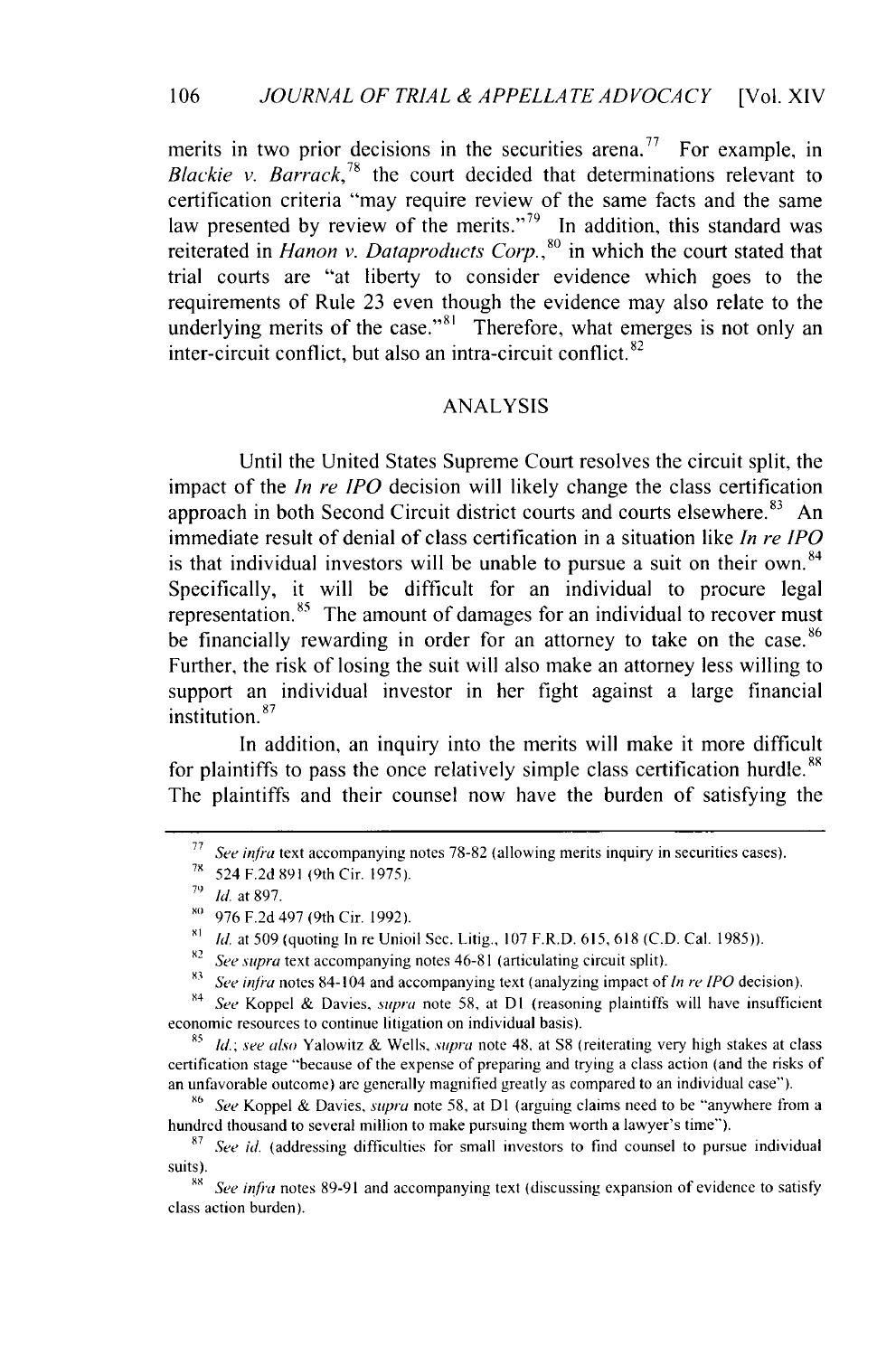requirements for class action." As such, discovery must expand to allow a court to comply with the standard that "all of the evidence must be assessed as with any other threshold issue." $90$  Evidence from affidavits, documents, or testimony must be presented to determine if the class should be certified, yet in evaluating this evidence, the judge must ensure that a Rule 23 hearing does not "extend into a protracted mini-trial of substantial portions of the underlying litigation  $\ldots$ <sup>591</sup>

The message from the *In re IPO* decision is clear: "plaintiffs should be held to their burden of proof for each Rule 23 element, and that a district court must consider all evidence relevant to such issues, including rebuttal evidence offered by the defendants." $92$  Although presenting enough evidence will carry a substantial investment of time and resources for the plaintiffs, it will likely result in satisfaction of the Rule 23 burden.<sup>93</sup> In addition, the defendant will have an opportunity to use materials gathered from discovery to oppose class certification. <sup>94</sup>

Given the importance of class certification in securities litigation, the Second Circuit took a significant step toward "protecting defendants from meritless class action by clearing up confusion around what standards govern class certification motions."<sup>95</sup> As a result, insurers and financial services have a stronger defense against plaintiffs who were previously

<sup>92</sup> Hurd & Johnson, *supra* note 40, at 15 (articulating necessity of presenting evidence to meet and rebut burden of proof).

<sup>95</sup> Yohai & Singh, *supra* note 54, at 16. The Second Circuit "provided much needed, practical guidance to lower courts on how best **to** comply with the rigorous analysis obligation." Hurd & Johnson, *supra* note 40, at 15.

*X'* See Hurd & Johnson, *supra* note 40, at 15 (advising lawyers to present enough evidence to support Rule 23).

**<sup>90</sup>***In re IPO,* 471 F.3d 24, 27 (2d. Cir. 2006). *See* Mason & McGuirk, *supra* note 48, at 3 (addressing possible discovery expansion allowing trial court resolution of relevant class certification issues including case merits). This allowance goes beyond limiting the scope of the court's analysis to the complaint allegations. Hurd & Johnson, *supra* note 40, at 15.

**<sup>9]</sup>** *In re IPO,* 471 F.3d at 41 (cautioning judge's evaluation of Rule 23 evidence). *See* Mason & McGuirk, *supra* note 48, at 3 ("Most courts, however, will probably struggle diligently with the opposing obligations to resolve all factual issues necessary for class certification decision, even if those issues are 'identical to issue on merits', yet somehow at the same time try not to examine merits.").

**<sup>93</sup>***See* Yalowitz & Wells, *supra* note 48, at **S8** ("From the perspective of a plaintiff, a relatively modest 'up front' investment in time and resources at an early stage can provide a more robust record for carrying the burden of showing that the case satisfied the rigorous requirements of Rule 23.").

*<sup>94</sup> See id.* The *In re IPO* opinion "provides ammunition" to counter the argument that a court cannot conduct an inquiry into the case merits. Mason & McGuirk, *supra* note 48, at 3. Specifically, the *In re [P0* decision may aid defendants opposed to class certification because "[e]very class action defendant wants its evidence disputing Rule 23 requirements considered in order to **try** to fend off the enormous settlement pressure often arising from certification." *Id.* (quoting *In re IPO,* 471 F.3d at 39 n.9).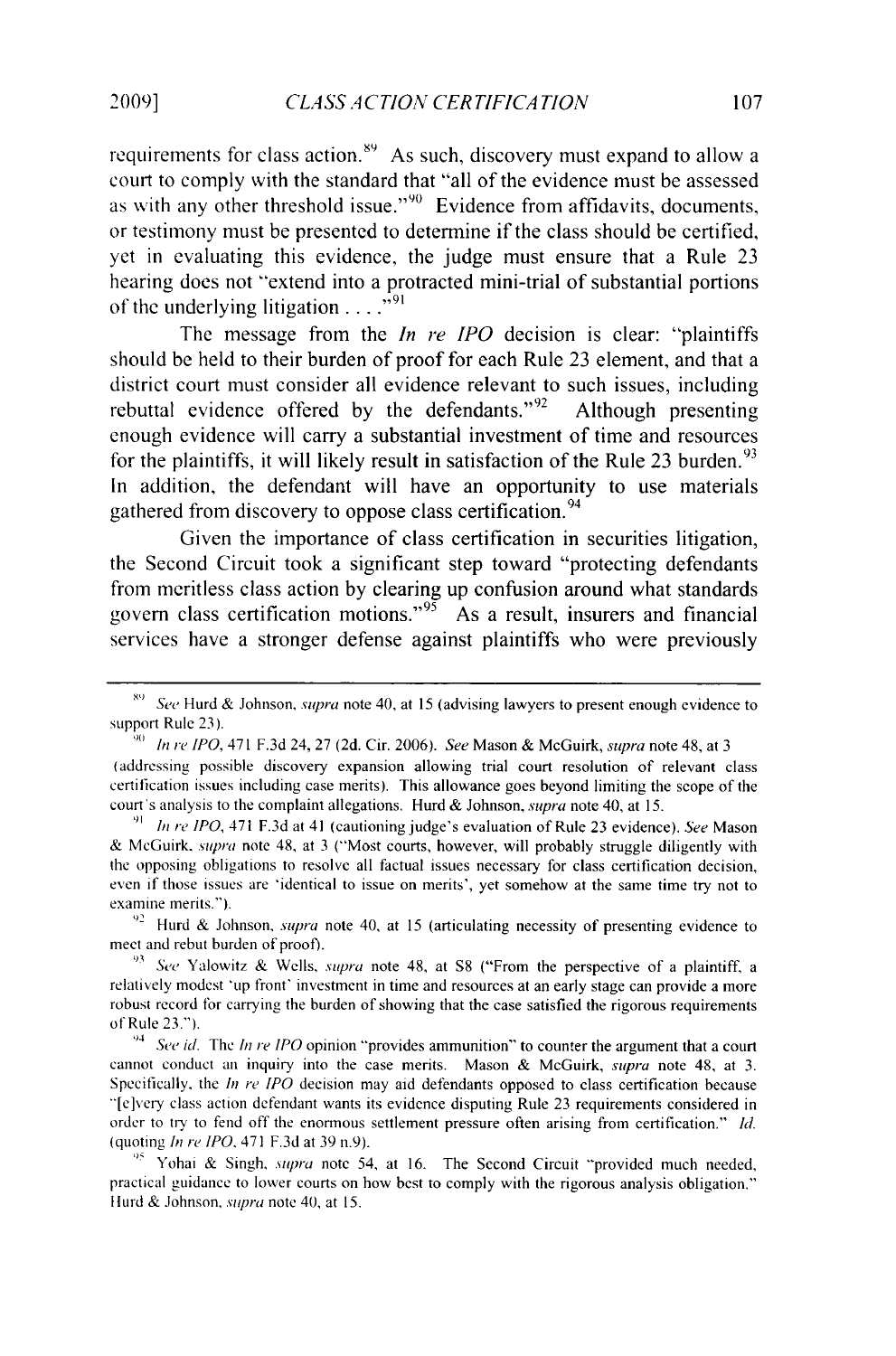certified using the minimal "some showing" standard. <sup>96</sup> Thus, counsel for financial services and insurance companies will use the clarified standard to protect their rights and defend against meritless class action suits.  $97$ 

The application of the merits inquiry attempts to prevent the high social costs of frivolous and weak class action suits.  $\frac{98}{9}$  Given the dynamics of class action suits and the prevalence of settlements, it is necessary to allow for a rigorous review of the substantive merits and the likelihood of success at the certification stage.<sup>99</sup> Lenient certification standards will likely invite meritless class action suits that settle because a defendant will want to avoid potentially crippling, even bankrupting, damage awards that may result from litigating the case. **<sup>100</sup>**

There lies a high probability for other circuits and the United States Supreme Court to adopt this policy because the clear trend now is to allow a rigorous analysis into the merits of a case.<sup>101</sup> Otherwise, plaintiffs hoping to certify will arguably forum shop to the jurisdictions that do not apply the rigorous standard.<sup>102</sup> Furthermore, although the *In re IPO* decision is a securities suit, the holding is applicable to class actions generally.  $103$ Plaintiffs have to prove each Rule **23** element **by** a preponderance of evidence, thereby making it more difficult to obtain class certification in federal court. **<sup>104</sup>**

<sup>96</sup>*See* Yohai & Singh, *supra* note 54, at 16.

*<sup>97</sup>See id.* (arguing *In re IPO* as huge step protecting defendants from baseless class actions by defining certification standards). Further, counsel for insurance companies and financial services will be able to use the certification standards to defend meritless class action suits. *Id.*

<sup>&</sup>lt;sup>98</sup> Bone & Evans, *supra* note 50, at 1254 (arguing in favor of rigorous analysis standard for class certification).

**<sup>99</sup>***See id.* (proposing judges assess all evidence whenever Rule 23 calls for inquiry into merits-related factors).

<sup>&</sup>lt;sup>100</sup> *See id.* (reasoning because lesser standard is "weakly justified," it is unevenly applied).

<sup>&</sup>lt;sup>101</sup> See PERKINS COIE, SECOND CIRCUIT APPLIES STRINGENT STANDARD FOR CLASS **CERTIFICATION IN** IPO **LITIGATION,** Jan. 5, 2007, http://www.perkinscoie.com/news/pubs-detail. aspx?publication <sup>=</sup>1031 &op=updates.pdf (addressing likelihood of other courts to adopt *In re IPO* holding).

<sup>102</sup>*See* WILLIS NORTH AMERICA, WALL STREET VICTORY FOR UNDERWRITERS **IN** IPO LADDERING CASES: MORE QUESTIONS THAN **ANSWERS,** (Feb. 2007) Issue 6, page 2, *available* at http://www.willis.com/documents/publications/industries/financialinstitutions/FIAlertO2O7.pdf (acknowledging possibility of forum shopping if class action ban).

<sup>&</sup>lt;sup>103</sup> Hurd & Johnson, *supra* note 40, at 15. The decision "provided practical guidance to lower courts on how to comply with rigorous analysis, it will have implications for any putative class where for example a defendant will ague 'that the class should not be certified because individualized issues predominate over common ones." *Id.* 

See AKIN GUMP STRAUSS HAUER & FELD LLP, *supra* note 54, at 1 (concluding second circuit's decision will make it more difficult to obtain federal class certification); *see also* Mason & McGuirk, *supra* note 48, at 3 ("Arguably the amount of effort now necessary to make the certification decision will be greater, thus, courts are less likely to certify class.").